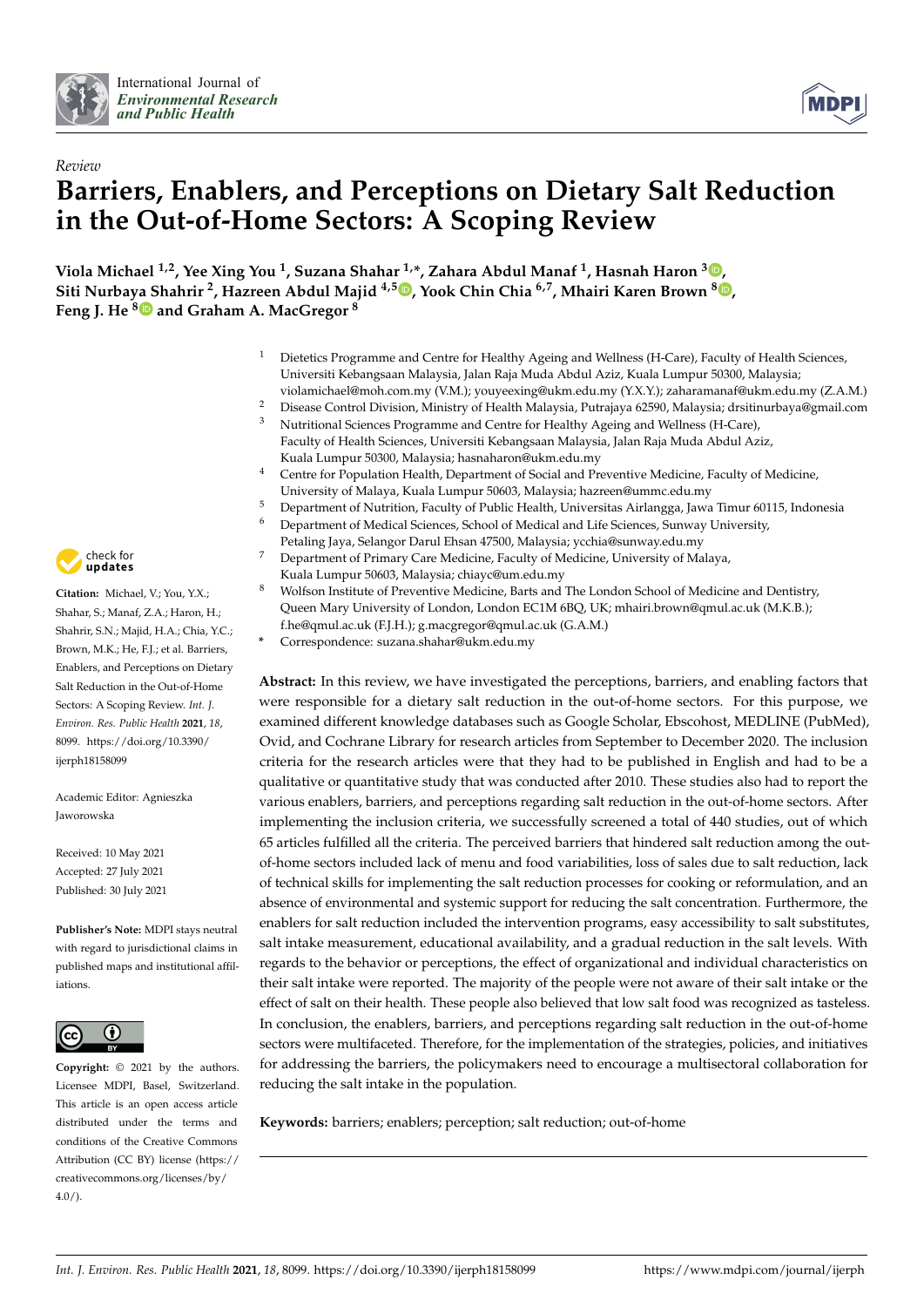#### **1. Introduction**

A majority of the countries, worldwide, have undertaken steps to decrease the salt intake in their population. Most of the salt reduction strategies such as legislation, reformulation, and salt reduction intervention programmes were suggested by the industries as well as governmental and non-governmental organizations [\[1](#page-12-0)[,2\]](#page-12-1). Despite the probable health benefits of a low salt intake, very few researchers have investigated the implementation of the salt reduction intervention for achieving a sustained reduction of salt intake among the Low- and Middle-Income Countries (LMICs) [\[3](#page-12-2)[,4\]](#page-12-3). It was noted that translational research could help in determining the available intervention steps which were effective and suitable for various contexts. In an earlier study, the researchers concluded that based on the moderate quality of the evidence, the population-level interventions could improve the salt-related behaviour of the people [\[5\]](#page-12-4).

A systematic review conducted by Cappuccio et al. (2015) indicated that some of the successful policies included comprehensiveness, which involved health education, population monitoring, and reformulation for decreasing the salt concentration included in the processed foods (responsible for  $\geq$ 75% of the daily salt intake) [\[6\]](#page-12-5). These populationbased salt reduction policies were rapid, equitable, powerful, and enabled cost saving.

The United Kingdom developed an excellent and popular national salt reduction strategy in 2003. These policies included three major factors, i.e., improved nutrition labelling, consumer awareness campaigns, and a government-backed salt reduction model which set low salt targets for more than 85 different food categories that had to be achieved by the food manufacturers within a specified time frame [\[7\]](#page-13-0). This resulted in a 15% decrease in the salt intake within the population in the United Kingdom (from 9.5 to 8.1  $g$ /day, in the period ranging from 2001 to 2011) [\[7\]](#page-13-0). Very few studies have shown that salt intake was influenced by income. Azizan et al. (2020) carried out an intervention study and noted that dietary modification could improve the nutritional intake such as the salt intake and the biochemical profile of the low-income urban population suffering from hypertension in Malaysia [\[8\]](#page-13-1).

The out-of-home sector consists of the outlets which serve foods and drinks for immediate consumption or take away. This sector includes formal and informal sections. A formal out-of-home sector that includes the licensed and registered cafes, restaurants, school/work canteens, fast food outlets, takeaways, food delivery services or hotel restaurants. On the other hand, the informal out-of-home sector includes street hawkers, food vendors, and food delivery services [\[9\]](#page-13-2).

Commonly, many people worldwide, are choosing to dine outside their homes [\[10](#page-13-3)[,11\]](#page-13-4). A survey was carried out in the USA, which showed that  $\geq$ 50% of the adults eat out more than 3 times per week, while 35% of the adults eat fast food meals at least 2 times every week [\[12\]](#page-13-5). In 2012, another study was conducted in China, where the researchers determined the relationship between the nutritional status of the residents and the onset of chronic diseases. The researchers noted that 35.5% of the residents, aged above 6 years preferred dining out. Out of these, 42.2% were urban residents, while 28.5% of the people were rural residents [\[13\]](#page-13-6). The home-cooked meals were regarded as healthier compared to those purchased from out-of-home places [\[14](#page-13-7)[,15\]](#page-13-8). Furthermore, the out-of-home meals contained higher levels of salt, added sugar and saturated fats, while they were also low in vitamins, fiber, and minerals compared to the home-cooked meals [\[16\]](#page-13-9). The research question for this review paper is "What are the barriers, enablers and perceptions on dietary salt reduction in the out-of-home sectors?" Hence, this review was carried out for identifying the different barriers, motivators, and perceptions of the people regarding the reduction of dietary salt levels in out-of-home meals. This review would also help in identifying the different strategies that can be used for salt levels reduction.

# **2. Materials and Methods**

In this study, the researchers have adopted the framework proposed by Arksey and O'Malley (2005) for scoping different reviews [\[17\]](#page-13-10), along with the enhanced and adapted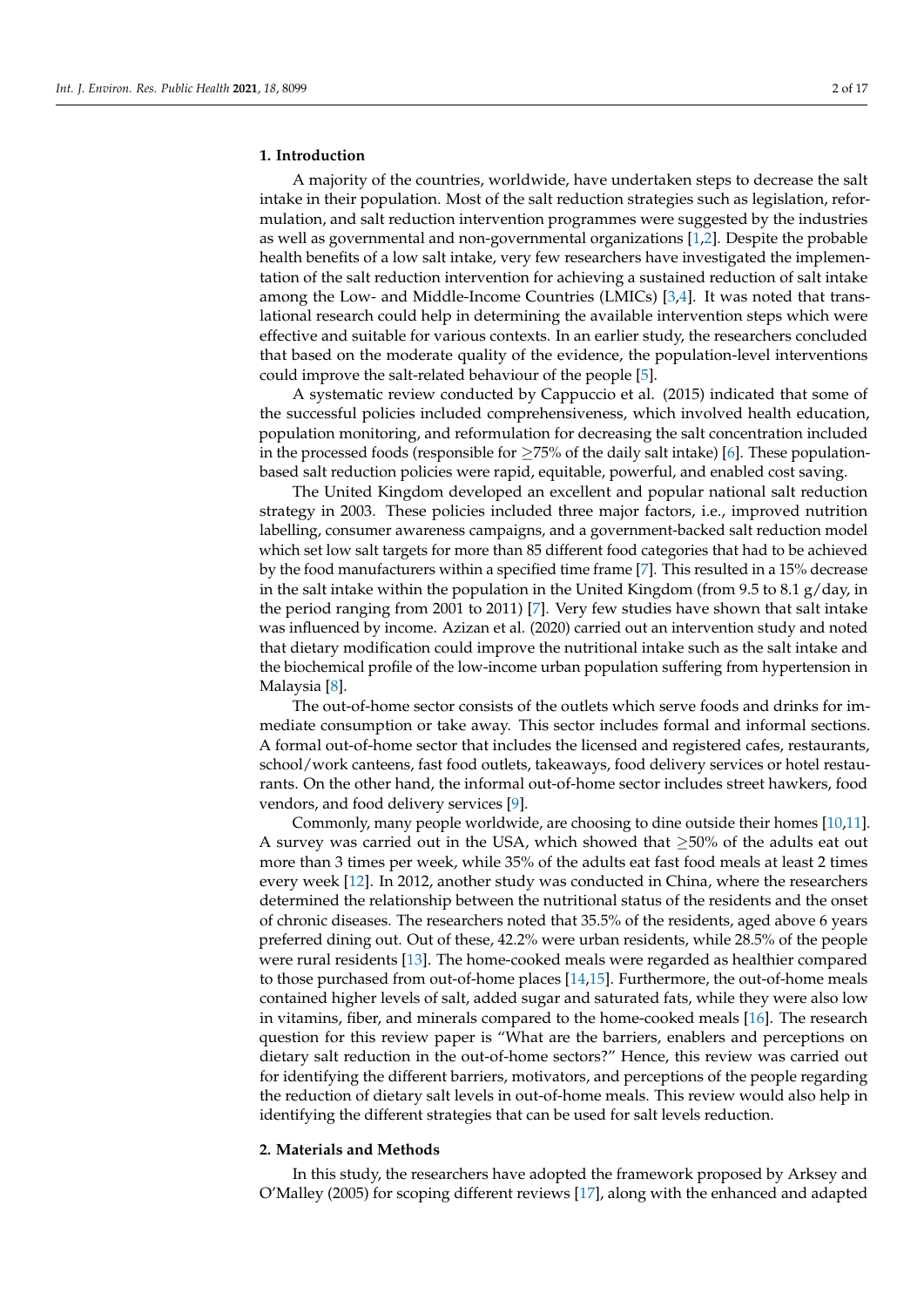methodologies proposed by Levac et al. (2010) and Daudt et al. (2013) [\[18,](#page-13-11)[19\]](#page-13-12). Based on all these frameworks, the researchers implemented five stages, such as (i) Identifying research questions; (ii) Determining important studies; (iii) Selection of the studies; (iv) Charting data; and (v) Collating, summarizing, and presenting all the results. This framework is the most commonly used framework in the scoping review. The researchers did not use ethical registration since this was a scoping review.

## *2.1. Identification of the Relevant Study*

A search strategy was developed collectively. Regular discussions and meetings were conducted for determining the significance of all citations and resolving disagreements. The first author (V.M.) primarily conducted the search and two co-authors (Y.X.Y. and S.N.S.) independently searched using the same keywords. Consolidation of articles to be included in the review was done among these three authors. Some inclusion criteria were set before selecting the citations. These criteria stated that the study must be published in the English language, must be peer-reviewed or grey literature, and must be published between 1 January 2010 and 31 December 2020. These reports must also describe and highlight the enablers, barriers, and perceptions related to the sodium or salt reduction amongst the people, along with the steps undertaken by the policymakers or out-of-home sectors for implementing these steps. On the other hand, the studies that were not original editorials, book chapters, research articles, reviews, opinions, and commentaries or did not include new information and knowledge were not included in this review. Moreover, the studies that presented only summaries of earlier reports were not included in the review.

Perceived barriers are defined as a person's estimation of the level of challenge of social, personal, environmental, and economic obstacles to a specified behavior or their desired goal status on that behavior [\[20\]](#page-13-13). While, enablers are defined as the one that enables another to achieve an end in salt reduction strategies [\[3\]](#page-12-2).

The search strategy used in this study was a combination of various keywords such as (Barriers OR enablers OR perceptions OR facilitators) AND (salt OR sodium reduction)) AND (out-of-home OR street OR restaurants OR cafeteria OR work place OR food industries). The synonyms and keywords generated after using the search terms are presented in Table [1.](#page-2-0)

| <b>Barriers</b>                                     | Enablers                                                   | Perception                                              | <b>Salt Reduction</b>              | Out-of-Home                                          |
|-----------------------------------------------------|------------------------------------------------------------|---------------------------------------------------------|------------------------------------|------------------------------------------------------|
| limitation<br>difficulty<br>restriction<br>drawback | motivate<br>promote<br>help<br>ease<br>aid<br>policymakers | view<br>attitude<br>mindset<br>willingness<br>readiness | sodium reduction<br>salt reduction | street<br>cafeteria<br>work place<br>food industries |

<span id="page-2-0"></span>**Table 1.** List of keywords and synonyms generated as search terms.

The search strategy was implemented on different databases such as Google Scholar, Ebscohost, MEDLINE (PubMed), Ovid, and Cochrane Library. After using the inclusion and exclusion criteria, the search yielded 440 studies, out of which 65 articles (three qualitative and 62 quantitative studies) fulfilled all the criteria. Figure [1](#page-3-0) presents the flow chart diagram implemented in the study.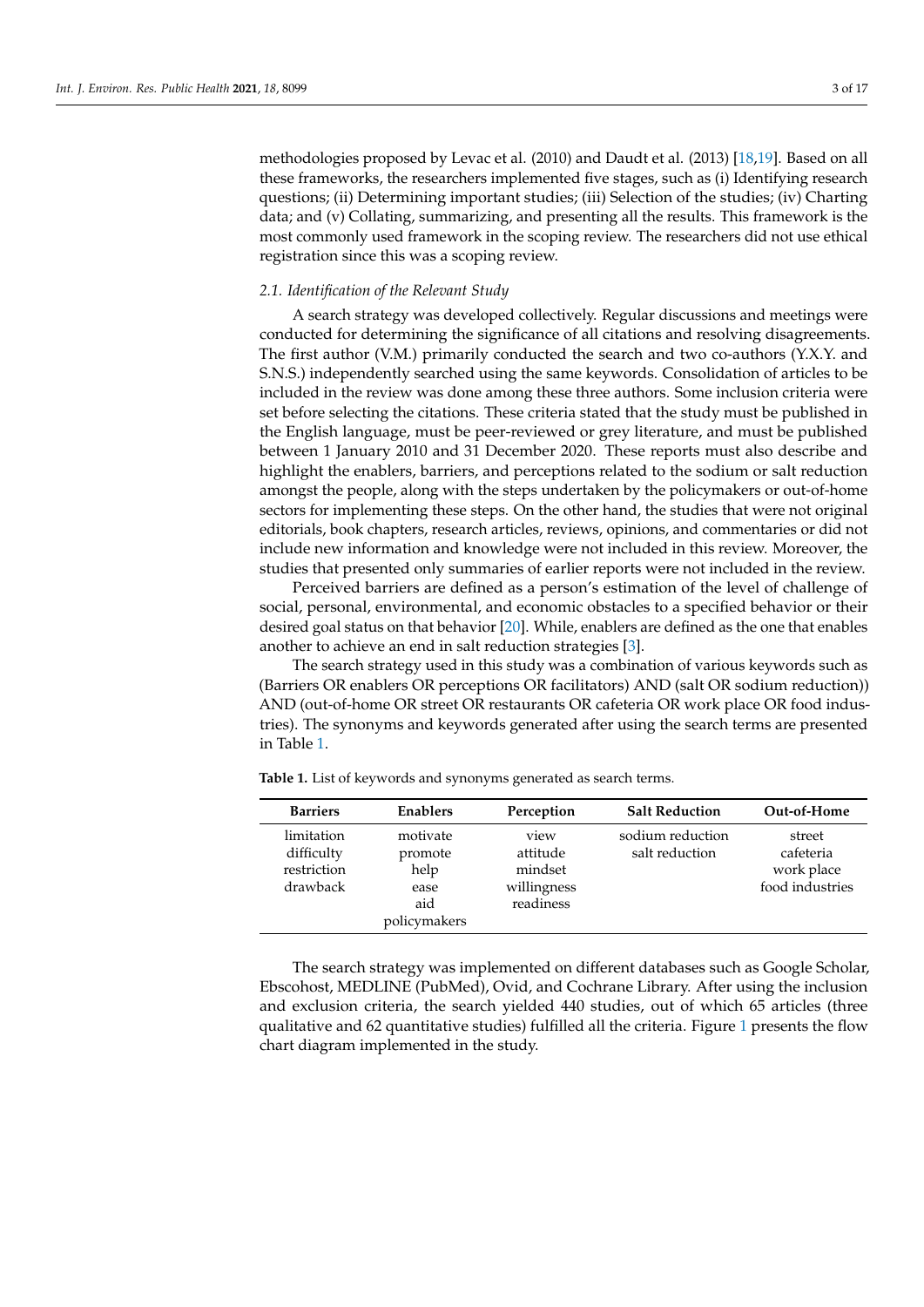<span id="page-3-0"></span>

**Figure 1.** PRISMA-scoping review flow chart of included and excluded studies. **Figure 1.** PRISMA-scoping review flow chart of included and excluded studies.

# *2.2. Extraction and Analysis*

Table [2](#page-4-0) presents a summary of the study characteristics included in the review. Thereafter, the researchers extracted and tabulated each abstract and full text of the final 65 studies included after the final analysis, for highlighting the year, survey, country, study design, participants, methodologies, results, and conclusions (Supplementary Materials Table S1). We analyzed every study for categorizing the studies into three major themes, i.e., barriers, enablers, and perceptions. We are studied the studies into the studies into the studies into the studies into the studies in the studies of the studies of the studies of the studies of the studies of the studies of the stu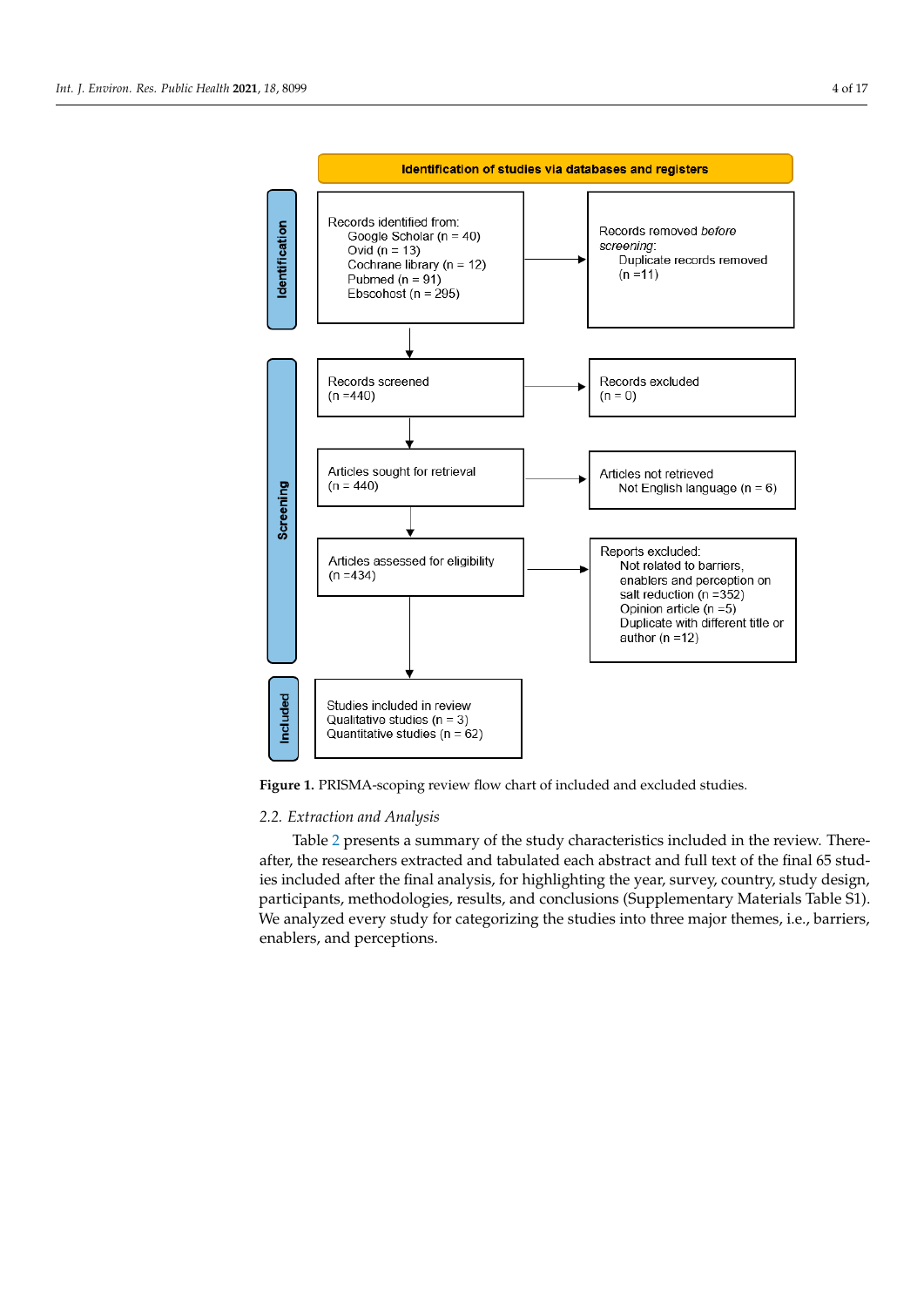<span id="page-4-0"></span>

| No.               | Research<br>Method | <b>Study Design</b>                                      | Country                            | <b>Study Year</b>                        | <b>Study Population</b>                                                                                                                                                                                                                                                                                                                                                                                                                                                 | References    |
|-------------------|--------------------|----------------------------------------------------------|------------------------------------|------------------------------------------|-------------------------------------------------------------------------------------------------------------------------------------------------------------------------------------------------------------------------------------------------------------------------------------------------------------------------------------------------------------------------------------------------------------------------------------------------------------------------|---------------|
|                   |                    |                                                          | <b>USA</b>                         | 2009                                     | Policy makers (30 key informant<br>interviews from the County of Los Angeles<br>government departments)                                                                                                                                                                                                                                                                                                                                                                 | $[20]$        |
| Qualitative<br>1. |                    | South Korea                                              | 2014                               | 25 catering operators                    | $[21]$                                                                                                                                                                                                                                                                                                                                                                                                                                                                  |               |
|                   |                    | Focus group<br>discussions and<br>in-depth<br>interviews | India                              | Not stated                               | The central and state governments $(n = 4)$ ;<br>the India Office and the South East Asia<br>Regional Office of the World Health<br>Organization ( $n = 5$ ); the Indian Council of<br>Medical Research ( $n = 2$ ); the World Bank<br>$(n = 1)$ ; food manufacturers $(n = 6)$ ; the<br>academia ( $n = 10$ ); the National Institute of<br>Nutrition (NIN) $(n = 3)$ ; the civil society<br>$(n = 4)$ ; community members $(n = 7)$ from<br>the urban and rural areas | $[22]$        |
|                   |                    |                                                          | Global                             | 2014-2017                                |                                                                                                                                                                                                                                                                                                                                                                                                                                                                         | $[4,5,23-25]$ |
|                   |                    |                                                          | <b>USA</b>                         | 2013                                     |                                                                                                                                                                                                                                                                                                                                                                                                                                                                         | $[26]$        |
|                   |                    |                                                          | Africa                             | 2014-2015                                |                                                                                                                                                                                                                                                                                                                                                                                                                                                                         | [27, 28]      |
|                   |                    |                                                          | Europe                             | 2015                                     |                                                                                                                                                                                                                                                                                                                                                                                                                                                                         | $[29]$        |
|                   |                    | Review                                                   | Australia                          | 2015                                     |                                                                                                                                                                                                                                                                                                                                                                                                                                                                         | $[30]$        |
|                   |                    |                                                          | China                              | 2018                                     |                                                                                                                                                                                                                                                                                                                                                                                                                                                                         | $[31]$        |
| 2                 |                    |                                                          | Eastern<br>Mediterranean<br>region | 2020                                     |                                                                                                                                                                                                                                                                                                                                                                                                                                                                         | $[32]$        |
|                   |                    | Intervention                                             |                                    | 2012                                     | 155 school children aged 10-12 years old)<br>randomized equally to control and<br>intervention groups                                                                                                                                                                                                                                                                                                                                                                   | $[33]$        |
|                   |                    |                                                          | Europe                             | 2013                                     | Intervention market survey (nine types of<br>partially baked, reduced-salt breads)<br>randomized equally                                                                                                                                                                                                                                                                                                                                                                | $[34]$        |
|                   |                    |                                                          |                                    | 2015-2016                                | 371 employees from work organization<br>aged 20 to 65 years (128 intervention,<br>13 control, and 230 non-participants)                                                                                                                                                                                                                                                                                                                                                 | $[35]$        |
|                   |                    |                                                          | Brazil                             | 2011                                     | 206 hypertensive patients aged 20 and<br>above randomized into 101 control and<br>105 intervention participants [36]                                                                                                                                                                                                                                                                                                                                                    | [36, 37]      |
|                   | Quantitative       |                                                          | Canada                             | 2011                                     | 987 with or without hypertension public<br>randomized into four mock packages                                                                                                                                                                                                                                                                                                                                                                                           | $[38]$        |
|                   |                    |                                                          | <b>USA</b>                         | 2010 [39]<br>2014 [40]<br>2013–2015 [41] | Implementation of programme [39,40]<br>21 organizations including seven hospitals,<br>eight YMCA branches, four community<br>health centers, and two organization that<br>served individuals experiencing<br>homelessness $[41]$                                                                                                                                                                                                                                        | $[39 - 41]$   |
|                   |                    |                                                          |                                    | 2019                                     | Intervention of sodium reduction laws<br>from all 50 states                                                                                                                                                                                                                                                                                                                                                                                                             | $[42]$        |
|                   |                    |                                                          | Australia                          | 2011-2014                                | 572 intervention participants aged 20 years<br>and above                                                                                                                                                                                                                                                                                                                                                                                                                | $[43]$        |
|                   |                    |                                                          | Japan                              | 2015                                     | 35 housewives aged 40 years and above<br>and 33 family members aged 20 years and<br>above randomized into 32 control and<br>36 intervention participants                                                                                                                                                                                                                                                                                                                | $[44]$        |
|                   |                    |                                                          | Korea                              | 2019                                     | Policy makers                                                                                                                                                                                                                                                                                                                                                                                                                                                           | $[45]$        |
|                   |                    | Retrospective                                            | Australia                          | 2008–2011 [46]<br>2018 [47]              | 107 ready meal products<br>in 2008, 313 in 2009, 219 in 2010,<br>and 265 in 2011 [46]<br>Retrospectively applied Impact of<br>Translational health research (FAIT)<br>methods $[47]$                                                                                                                                                                                                                                                                                    | [46, 47]      |
|                   |                    |                                                          | <b>USA</b>                         | 2009-2014                                | Retrospective assessed target achievement<br>and change in sales-weighted mean<br>sodium density in top-selling products in<br>61 food categories in 2009 ( $n = 6336$ ), 2012                                                                                                                                                                                                                                                                                          | [48]          |

(n = 6898), and 2014 (n = 7396)

# **Table 2.** Summary of studies' characteristics.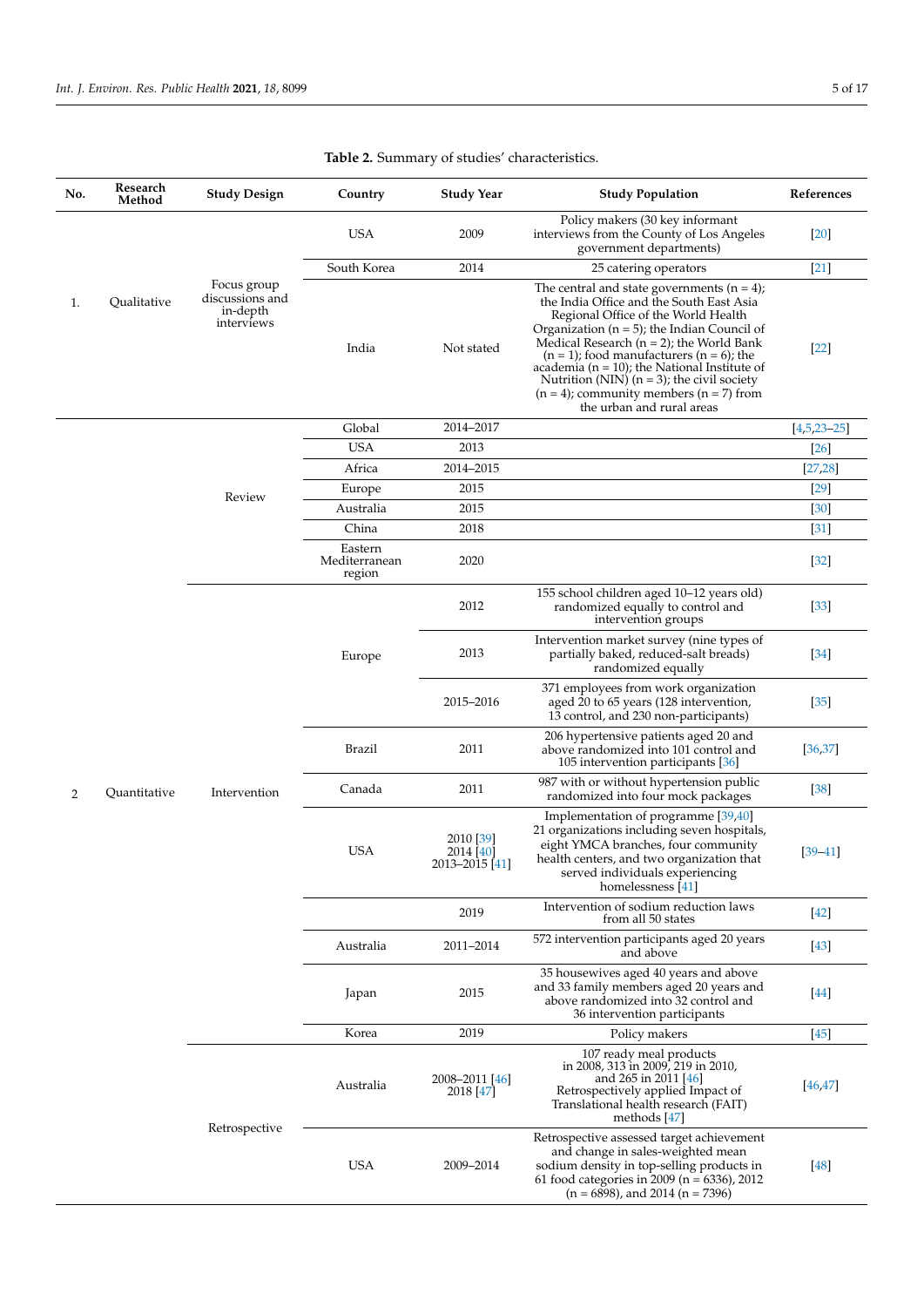| 31 restaurant catering operators [49]<br>2009 [49]<br>Europe<br>215 restaurants (140 and 75 from Wirral and<br>$2008$ [50]<br>Liverpool City Councils, respectively) [50]<br>6348 food products $[51]$<br>2014 [51,52]<br>501 public consumers (aged 18 years<br>2011-2015 [53]<br>and above) [52]<br>5759 prepacked foods [53]<br>907 McDonald's and Subway lunchtime<br>customers (aged $16-84$ years) $[54]$<br>338 participants aged 18–65 years [55]<br>2010 [54] | [49, 50]<br>$[51 - 53]$ |
|------------------------------------------------------------------------------------------------------------------------------------------------------------------------------------------------------------------------------------------------------------------------------------------------------------------------------------------------------------------------------------------------------------------------------------------------------------------------|-------------------------|
|                                                                                                                                                                                                                                                                                                                                                                                                                                                                        |                         |
|                                                                                                                                                                                                                                                                                                                                                                                                                                                                        |                         |
| Australia<br>2015 [55–57]<br>2559 Victorian adults aged<br>18–65 years $[56]$<br>479 adults aged $18-64$ years $[57]$                                                                                                                                                                                                                                                                                                                                                  | $[54 - 57]$             |
| 2014<br>1153 soup products                                                                                                                                                                                                                                                                                                                                                                                                                                             | [58]                    |
| 2013 [59]<br>257 females aged 25 to 49 years [59]<br>South Korea<br>2014 [60]<br>738 consumers aged 18 years and above                                                                                                                                                                                                                                                                                                                                                 | [59, 60]                |
| 104 food service personnel<br>working at 17 worksite cafeterias aged<br>2014 [61]<br>2018 [62]<br>18 years and above [61]<br>Cross sectional<br>312 restaurant managers and chefs [62]                                                                                                                                                                                                                                                                                 | [61, 62]                |
| <b>USA</b><br>2012-2013<br>221 Chinese take-out restaurants                                                                                                                                                                                                                                                                                                                                                                                                            | $[63]$                  |
| 450 adults aged 18 years and above [64]<br>2013-2014 [64]<br>2948 children aged 2–18 years and<br>2011-2012 [65]<br>4878 adults aged $>$ 18 years [65]                                                                                                                                                                                                                                                                                                                 | [64, 65]                |
| 2011<br>Greece<br>3609 Greek adults aged over 25 years                                                                                                                                                                                                                                                                                                                                                                                                                 | [66]                    |
| 2011 [67]<br>1013 individuals aged 18 years and<br>Canada<br>2014 [68]<br>above [67] 27 healthcare professionals [68]                                                                                                                                                                                                                                                                                                                                                  | [67, 68]                |
| Mongolia<br>2010<br>1027 residents aged 25 to 64 years                                                                                                                                                                                                                                                                                                                                                                                                                 | [69]                    |
| Vietnam<br>2013-2014<br>513 participants aged 25 to 64 years                                                                                                                                                                                                                                                                                                                                                                                                           | $[70]$                  |
| 2011-2013<br>Brazil<br>21 food categories                                                                                                                                                                                                                                                                                                                                                                                                                              | $[71]$                  |
| 2013<br>Japan<br>267 school adolescents aged 12 to 18 years                                                                                                                                                                                                                                                                                                                                                                                                            | $[72]$                  |
| 753 participants aged between 18 and<br>2016-2017<br>Vanuatu<br>69 years from rural and urban communities                                                                                                                                                                                                                                                                                                                                                              | $[73]$                  |
| This study examined sodium levels in<br>Latin America<br>2015-2016<br>12 categories of packaged foods ( $n = 16, 357$ )<br>China<br>sold in 14 Latin America countries                                                                                                                                                                                                                                                                                                 | $[74]$                  |
| The study population were, $n = 317 (2006)$ ,<br>Netherlands<br>2006-2015<br>$n = 342 (2010)$ , $n = 289 (2015)$ in Netherlands                                                                                                                                                                                                                                                                                                                                        | [75, 76]                |
| 2007-2010<br>Dutch National Food Consumption Survey                                                                                                                                                                                                                                                                                                                                                                                                                    | $[76]$                  |
| 2019 [75]<br>China<br>Projection<br>2016 [76]                                                                                                                                                                                                                                                                                                                                                                                                                          | [77, 78]                |
| Modelling<br>Netherlands<br>2016<br>approach                                                                                                                                                                                                                                                                                                                                                                                                                           | $[79 - 81]$             |
| <b>USA</b><br>2013                                                                                                                                                                                                                                                                                                                                                                                                                                                     | [82]                    |

**Table 2.** *Cont*.

Note: USA: United States of America.

# **3. Results**

 $\overline{a}$ 

Table [3](#page-6-0) summarizes the findings related to barriers, enablers, and perceptions of dietary salt reduction in the out-of-home sectors.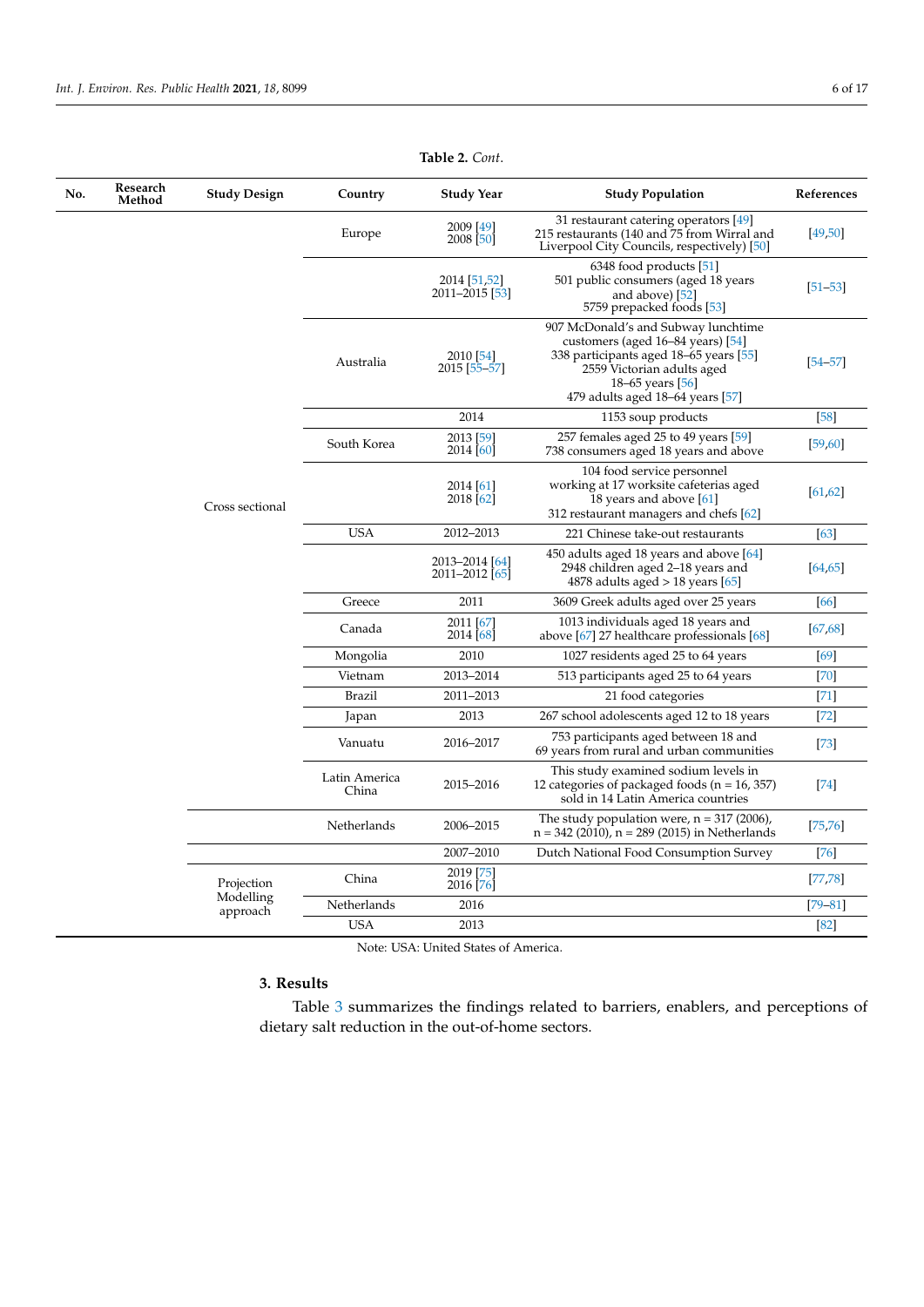<span id="page-6-0"></span>**Table 3.** Summary of the papers related to barriers, enablers, and perceptions of dietary salt reduction in the out-ofhome sectors.

|                                          | <b>Study (Location)</b>                                   | Findings                                                                                                                                                           | References                   |
|------------------------------------------|-----------------------------------------------------------|--------------------------------------------------------------------------------------------------------------------------------------------------------------------|------------------------------|
| Barriers<br>Lack of menu and food        |                                                           |                                                                                                                                                                    |                              |
| variabilities                            | Gase et al. 2011 (USA)<br>Jaworowska et al. 2012 (UK)     | Costs and unavailability of low-sodium foods<br>Popular hot takeaway meals have alarming high salt content                                                         | $[20]$<br>[50]               |
|                                          | Lee et al. 2015 (Korea)                                   | Need diverse menus at worksite                                                                                                                                     | [60]                         |
|                                          | Lee and Park 2016 (Korea)                                 | Lack of various delicious low sodium menus                                                                                                                         | [61]                         |
|                                          | Ahn et al. 2019 (Korea)                                   | Maintaining taste and hindering the cooking process were<br>the main barriers to reduce sodium use                                                                 | [62]                         |
|                                          | Dunford et al. 2020 (USA)                                 | The majority of sodium sources available in the market are<br>from packaged and processed food                                                                     | [65]                         |
| Lack of technical expertise for          | Gase et al. 2011 (USA)                                    | Lack of knowledge and experience in operationalizing                                                                                                               | $[20]$                       |
| reformulation                            | Maalouf et al. 2013 (USA)                                 | sodium standards<br>No comprehensive sodium content data in restaurant foods                                                                                       | $[26]$                       |
| Lack of technical skills for<br>cooking  | Gase et al. 2011 (USA)                                    | Features of food service settings including their existing food<br>standards, other nutritional mandates, the populations they                                     | [20]                         |
|                                          |                                                           | serve, and current contracts<br>Food safety issues, consumer acceptance concerns, cost                                                                             |                              |
|                                          | Kloss et al. 2015 (Europe)                                | concerns and complications arising from the use of sodium<br>alternatives                                                                                          | $[29]$                       |
|                                          | Lee and Park 2016 (Korea)                                 | Limited methods of sodium-reduced cooking in worksite<br>cafeteria                                                                                                 | [61]                         |
|                                          | Grime et al. 2017 (Australia)                             | No low salt foods available—eating out                                                                                                                             | [56]                         |
| Profit loss due to salt reduced<br>foods | Park et al. 2016 (Korea)                                  | Environmental factor such as pressure to maintain profit<br>margins                                                                                                | $[21]$                       |
|                                          | Gupta et al. 2018 (India)                                 | Decreased sales due to salt reduction                                                                                                                              | $\left[\frac{22}{47}\right]$ |
|                                          | Dodd et al. 2019                                          | Economic assessment of salt reduction efforts<br>Complexity of food service arrangements, lack of consumer                                                         |                              |
| Others                                   | Gase et al. 2011 (USA)                                    | demand for low-sodium foods, undesirable taste of<br>low-sodium foods, preference for prepackaged products, and                                                    | $[20]$                       |
|                                          | Christoforou et al. 2013                                  | existing multiyear contracts that are difficult to change<br>Failure of voluntary industry efforts suggest a regulated                                             |                              |
|                                          | (Australia)                                               | approach for ready meal products                                                                                                                                   | [46]                         |
|                                          | Kloss et al. 2015 (Europe)                                | Limited motivation among food manufacturers                                                                                                                        | $[29]$                       |
|                                          | Curtis et al. 2016 (USA)<br>Inguglia et al. 2017          | Industry slow progress<br>Microbial safety in low sodium meat products                                                                                             | [48]<br>$[25]$               |
|                                          | Gupta et al. 2018 (India)                                 | Social and cultural beliefs, a large unorganized food retail<br>sector, and the lack of proper implementation of even                                              | $[22]$                       |
|                                          | Ahn et al. (2019)                                         | existing food policy<br>Purchasing experience after comparing sodium content in the                                                                                |                              |
|                                          | Korean                                                    | nutritional labeling                                                                                                                                               | [62]                         |
| Enablers<br>Training                     | Ma et al. 2014 (USA)                                      | Training in food preparations, procurement and marketing<br>Skills and techniques related to measuring sodium content                                              | [63]                         |
|                                          | Park et al. 2016 (Korea)                                  | and preparing reduced sodium meal (RSM) were<br>emphasized by the interviewees                                                                                     | $[21]$                       |
|                                          | Land et al. 2016 (Australia)                              | Good knowledge                                                                                                                                                     | [43]                         |
| Salt substitute                          | Cotter et al. 2013 (Portugal)                             | Using herbs and spices                                                                                                                                             | $[33]$                       |
|                                          | Land et al. 2016 (Australia)                              | Using substitutes                                                                                                                                                  | [43]                         |
|                                          | Quilez et al. 2016 (Spain)<br>Van Buren et al. 2016       | Replacing salt with potassium citrate in bread<br>Replacement of sodium chloride by potassium chloride,                                                            | [34]                         |
|                                          | (Netherlands)                                             | particularly in key contributing product groups                                                                                                                    | $[79]$                       |
|                                          | Johnson et al. 2017 (Global)                              | Use of low sodium salt substitutes                                                                                                                                 | $[24]$                       |
|                                          | Brooks et al. 2017 (USA)<br>Lacey et al. (2018) (Ontario) | Increase availability of lower-sodium products<br>Lower-sodium foods, increased availability of pre-packaged                                                       | $[41]$<br>[68]               |
| Gradual reduction of salt                |                                                           | lower-sodium products                                                                                                                                              |                              |
|                                          | Coxson et al. 2013 (USA)<br>Losby et al. 2014 (USA)       | A gradual reduction in dietary sodium<br>Gradual and voluntary reduction of sodium content                                                                         | $[82]$<br>[40]               |
|                                          | Curtis et al. 2016 (USA)                                  | National target setting (voluntary target)                                                                                                                         | [48]                         |
|                                          | Johnson et al. 2017 (Global)                              | Specific sodium target                                                                                                                                             | $[24]$                       |
|                                          | Levi et al. 2018 (Australia)                              | A 6% reduction in sodium levels in soups overall was found<br>from 2011 to 2014                                                                                    | $[58]$                       |
|                                          | Yang et al. 2019 (China)                                  | Stages of salt reduction in food industry<br>South Korea implemented its National Plan to Reduce                                                                   | $[77]$                       |
|                                          | Park et al. 2020 (Korea)                                  | Sodium Intake, with a goal of reducing population sodium<br>consumption by $20\%$ , to 3900 mg/day, by 2020                                                        | $[45]$                       |
| Intervention                             | Christoforou et al. 2013<br>(Australia)                   | Reformulation                                                                                                                                                      | [46]                         |
|                                          | Coxson et al. 2013 (USA)                                  | Range of proposed public health intervention                                                                                                                       | $[82]$                       |
|                                          | Cotter et al. 2013 (Portugal)                             | Weekly lessons on danger of high salt intake, (theory),<br>practical lessons in school garden of planting and collection<br>of herbs for salt substitution at home | $[33]$                       |
|                                          | Lima et al. 2013 (Brazil)                                 | Feasible dietary approach                                                                                                                                          | $[36]$                       |
|                                          | Wong et al. 2013 (Canada)                                 | Sodium claim<br>Active education program of sodium reduced cooking<br>$\bullet$                                                                                    | $[38]$                       |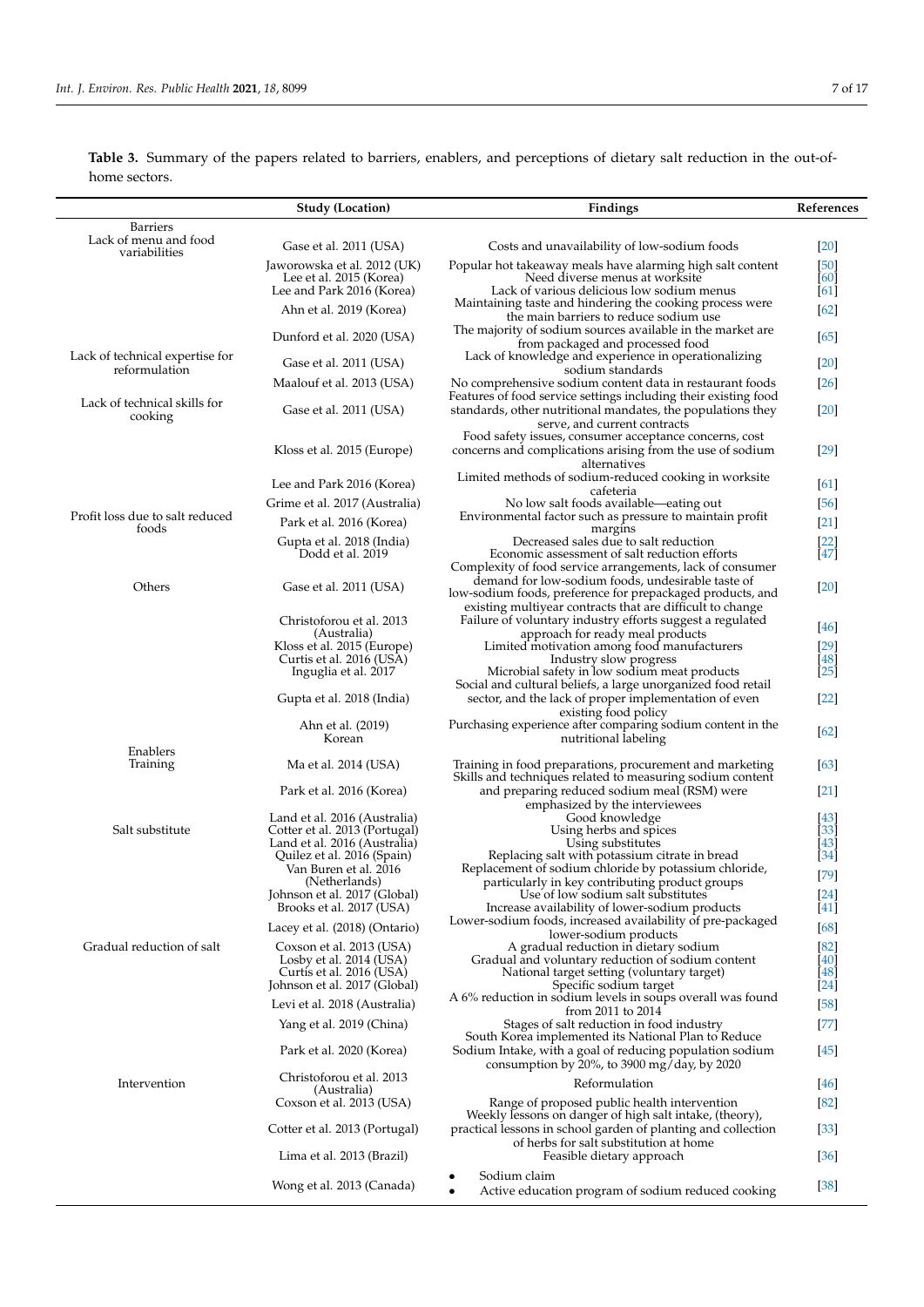|                                | <b>Study (Location)</b>                                                                                                                      | Findings                                                                                                                                                                                                                                                                                                                                                       | References                                         |
|--------------------------------|----------------------------------------------------------------------------------------------------------------------------------------------|----------------------------------------------------------------------------------------------------------------------------------------------------------------------------------------------------------------------------------------------------------------------------------------------------------------------------------------------------------------|----------------------------------------------------|
|                                | Losby et al. 2014 (USA)                                                                                                                      | Product substitutions, recipe modifications, and cooking                                                                                                                                                                                                                                                                                                       | [40]                                               |
|                                | Johnston et al. 2014 (USA)                                                                                                                   | from scratch<br>A social marketing approach was used to educate consumers                                                                                                                                                                                                                                                                                      | $[39]$                                             |
|                                | Webster et al. 2014 (Global)                                                                                                                 | about the hidden sources of dietary sodium<br>Legislation                                                                                                                                                                                                                                                                                                      | $[23]$                                             |
|                                | Kim et al. 2014 (Korea)                                                                                                                      | Labels influenced consumer satisfaction<br>Food reformulation efforts have been made in the bread,                                                                                                                                                                                                                                                             | $[59]$                                             |
|                                | Kloss et al. 2015 (Europe)                                                                                                                   | meat, dairy, and convenience foods industries                                                                                                                                                                                                                                                                                                                  | $[29]$                                             |
|                                | Trieu et al. 2015 (Global)                                                                                                                   | Reformulation with sodium content targets<br>٠<br>Consumer education<br>Front-of-pack labelling<br>٠<br>Taxation of high-salt foods<br>Public institution                                                                                                                                                                                                      | $[4]$                                              |
|                                | Webster et al. 2015 (Australia)                                                                                                              | Drop Salt Campaign by NGOs and food industry to<br>advocate the government to develop a national strategy<br>to reduce salt<br>Food reformulation<br>Health Star rating front pack labelling                                                                                                                                                                   | $[30]$                                             |
|                                | Enkhtungalag et al. 2015<br>(Mongolia)                                                                                                       | Pinch Salt intervention to reduce salt consumption among<br>factory workers                                                                                                                                                                                                                                                                                    | [69]                                               |
|                                | Do et al. 2016 (Vietnam)                                                                                                                     | COMBI intervention—effective in lowering salt intake and                                                                                                                                                                                                                                                                                                       | $[70]$                                             |
|                                | McLaren et al. 2016 (Global)                                                                                                                 | improving knowledge and behaviours<br>Population level intervention                                                                                                                                                                                                                                                                                            | $\begin{bmatrix} 5 \\ 78 \end{bmatrix}$            |
|                                | Wang et al. 2016 (China)                                                                                                                     | Population wide dietary salt reduction policies<br>Measure the difference in estimated daily salt intake by spot                                                                                                                                                                                                                                               |                                                    |
|                                | Takada et al. 2016 (Japan)                                                                                                                   | urine sampling of housewives and their family members 2<br>months after intervention between the groups                                                                                                                                                                                                                                                        | [44]                                               |
|                                | Land et al. 2016 (Australia)                                                                                                                 | Read labels                                                                                                                                                                                                                                                                                                                                                    | $[43]$                                             |
|                                | Okuda et al. 2017 (Japan)                                                                                                                    | Home environment and salt-use behaviour intervention in<br>secondary school                                                                                                                                                                                                                                                                                    | $[72]$                                             |
|                                | Brooks et al. 2017 (USA)<br>Johnson et al. 2017 (Global)                                                                                     | Increase availability of lower-sodium products<br>Behavior change intervention                                                                                                                                                                                                                                                                                 | [41]<br>$[24]$                                     |
|                                | Zhang et al. 2018 (China)                                                                                                                    | AIS—Application Based Intervention Study using<br>٠<br>mobile application to reinforce and maintain lower salt<br>intake<br>RIS—Restaurant based Intervention Study for<br>consumers, cooks, and restaurant managers<br>HIS—Housewife Intervention Study for family chef<br>٠<br>CIS—Comprehensive Intervention Study for evaluating<br>٠<br>all interventions | $[31]$                                             |
|                                | Gupta et al. 2018 (India)                                                                                                                    | The development and adoption of the National                                                                                                                                                                                                                                                                                                                   | $[22]$                                             |
|                                | Trieu et al. 2018 (Australia)<br>Yang et al. 2019 (China)<br>Sloan et al. 2020 (USA)<br>Doggui et al. 2020 (Eastern<br>Mediterranean Region) | Multi-Sectoral Action Plan<br>Components chosen in an intervention is important                                                                                                                                                                                                                                                                                | 57                                                 |
|                                |                                                                                                                                              | Vigorous advancements of salt reduction actions<br>Laws: Labels, workplace, vending machines                                                                                                                                                                                                                                                                   | 77<br>$[42]$                                       |
|                                |                                                                                                                                              | Mandatory regulatory measures for universal salt iodization                                                                                                                                                                                                                                                                                                    | $[32]$                                             |
| Food analysis studies and salt | Cotter et al. 2013 (Portugal)                                                                                                                | 24 h urinary sodium excretion analysis                                                                                                                                                                                                                                                                                                                         | $\left[33\right]$                                  |
| intake measurement             | Antoniolli et al. 2014 (Australia)                                                                                                           | Sodium and saturated fat contents were calculated from                                                                                                                                                                                                                                                                                                         | $[54]$                                             |
|                                | Losby et al. 2014 (USA)                                                                                                                      | company websites<br>Sodium nutrient analysis                                                                                                                                                                                                                                                                                                                   | $[40]$                                             |
|                                | Korosec et al. 2014 (Slovenia)                                                                                                               | Market leaders have lower salt content through comparison                                                                                                                                                                                                                                                                                                      | $[51]$                                             |
|                                | Enkhtungalag et al. 2015                                                                                                                     | of the category average sodium content of prepackaged foods<br>Salt in tea contribute 30% of daily salt intake                                                                                                                                                                                                                                                 | [69]                                               |
|                                | (Mongolia)<br>Johnson et al. 2017                                                                                                            | Spot or 24 h urinary sodium salt intake measurement                                                                                                                                                                                                                                                                                                            |                                                    |
|                                | Nilson et al. 2017 (Brazil)<br>Pravst et al. 2017 (Slovenia)                                                                                 | Monitoring sodium content of food<br>Sales weighted sodium content                                                                                                                                                                                                                                                                                             | $\begin{bmatrix} 24 \\ 71 \end{bmatrix}$<br>$[53]$ |
|                                | Arcand et al. 2019 (Latin                                                                                                                    | Sodium content in packed foods and positive impact of menu                                                                                                                                                                                                                                                                                                     | $[74]$                                             |
|                                | America)<br>Temme et al. (2017)                                                                                                              | labeling<br>The salt content of bread, certain sauces, soups, potato crisps,<br>processed legumes and vegetables have been reduced over<br>the period 2011–2016 in Netherlands. However, median salt<br>intake in 2006 and 2015 remained well above the<br>recommended intake of 6 g                                                                           | $[75]$                                             |
| Others                         | Cotter et al. 2013 (Portugal)                                                                                                                | Blood pressure measurement<br>Nutritionally promoted fast foods may contain less sodium                                                                                                                                                                                                                                                                        | $[33]$                                             |
|                                | Antoniolli et al. 2014 (Australia)                                                                                                           | when selected                                                                                                                                                                                                                                                                                                                                                  | $[54]$                                             |
|                                | Ma et al. 2014 (USA)                                                                                                                         | Customer demand maintained strategies and support                                                                                                                                                                                                                                                                                                              | $[63]$                                             |

**Table 3.** *Cont*.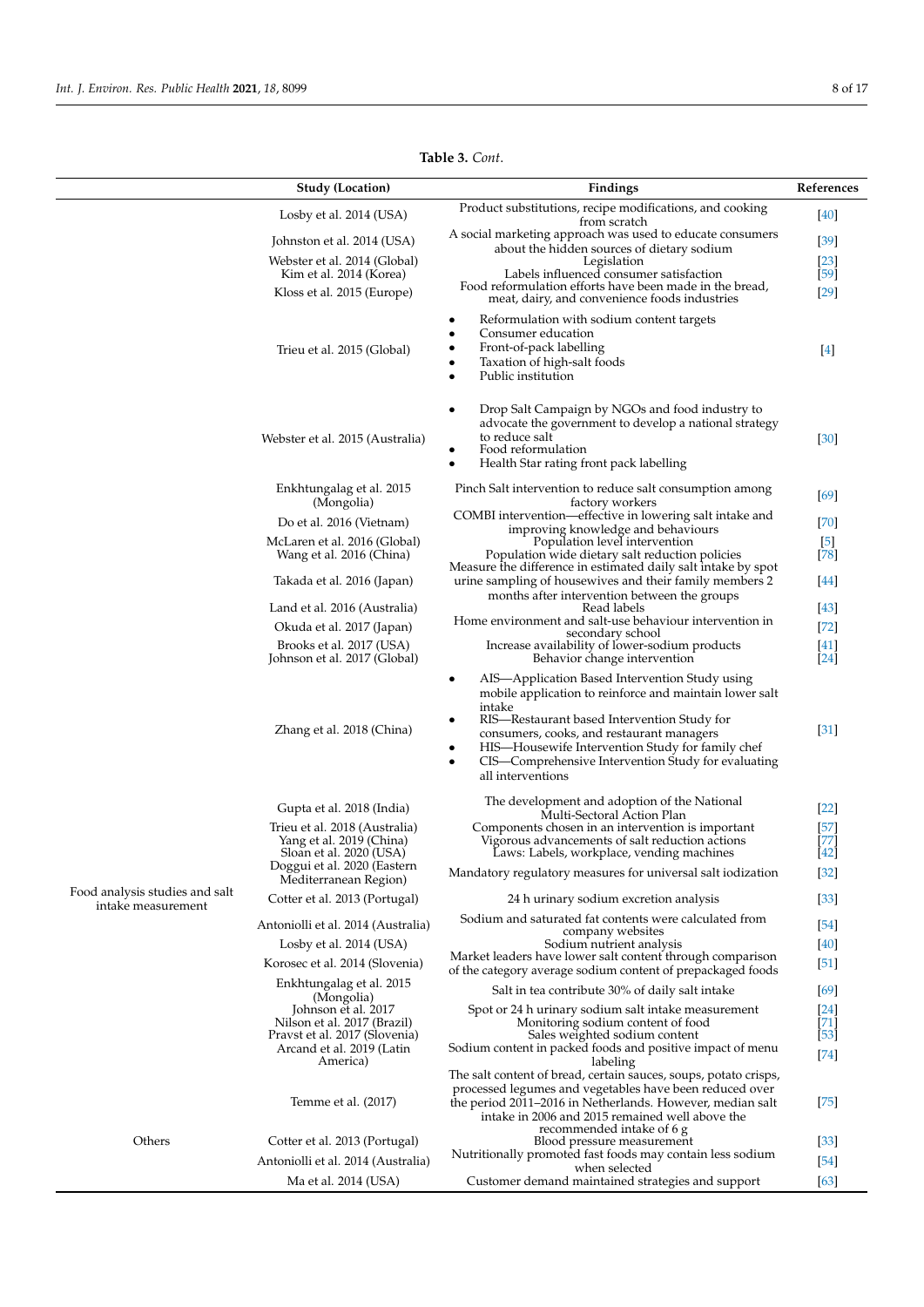|                                                 | <b>Study (Location)</b>                             | Findings                                                                                                                                                                                                                                                                                                                                                 | References     |
|-------------------------------------------------|-----------------------------------------------------|----------------------------------------------------------------------------------------------------------------------------------------------------------------------------------------------------------------------------------------------------------------------------------------------------------------------------------------------------------|----------------|
|                                                 | Losby et al. 2014                                   | Identifying partners with shared experience and common<br>goals                                                                                                                                                                                                                                                                                          | [40]           |
|                                                 | (USA)<br>Sookram et al. 2015 (Africa)               | Working towards sustainable sodium reduction<br>Overview of WHO supported interventions on salt intake                                                                                                                                                                                                                                                   | $[28]$         |
|                                                 |                                                     | reduction among Member States of the African<br>Multicomponent intervention incorporating product                                                                                                                                                                                                                                                        |                |
|                                                 | McLaren et al. 2016                                 | reformulation among men                                                                                                                                                                                                                                                                                                                                  | $[5]$          |
|                                                 | Curtis et al. 2016 (USA)                            | Monitoring through partnership of local as well as state and<br>national health organizations                                                                                                                                                                                                                                                            | $[48]$         |
|                                                 | Park et al. 2016 (Korea)                            | Key stakeholders' psychosocial characteristics and<br>environment factors                                                                                                                                                                                                                                                                                | $[21]$         |
|                                                 | Inguglia et al. 2017 (Global)                       | High pressure processing and power ultrasound, seem to be<br>promising to ensure microbiological safety in low-sodium<br>meat products                                                                                                                                                                                                                   | $[25]$         |
|                                                 | Lacey et al. 2018 (Ontario)                         | Group purchasing organizations, government prioritizing,<br>and providing support and resources. Improved tastes of<br>lower-sodium foods                                                                                                                                                                                                                | [68]           |
|                                                 | Gupta et al. 2018 (India)                           | Most of the stakeholders were in alignment with the need for<br>a salt reduction programme in India to prevent and control<br>hypertension and related cardiovascular diseases                                                                                                                                                                           | $[22]$         |
|                                                 | Ahn et al. 2019 (Korea)                             | Supportive social environment, improving dietary habits of<br>eating high salt foods                                                                                                                                                                                                                                                                     | $[62]$         |
|                                                 | Hendriksen et al. (2015a)                           | Predictive study using population health modelling tool<br>showed that reduction of salt intake to 5 g per day is<br>expected to substantially reduce the burden of cardiovascular<br>disease and mortality in several European countries                                                                                                                | [81]           |
|                                                 | Hendriksen et al. (2015b)                           | Modification of food composition or by alteration of<br>behaviour may substantially reduce the median sodium<br>intake using two scenarios from the National Food<br>Consumption Survey 2011.                                                                                                                                                            | [76]           |
|                                                 | Hendriksen et al. (2017)                            | Different health impact model assessment from seven<br>population health impact models may affect the health<br>impact estimate, however, the estimated impact of salt<br>reduction was substantial in all of the models used,<br>emphasizing the need for public health actions                                                                         | [80]           |
| Perceptions                                     |                                                     | 99% of the respondents were aware which foods are low or                                                                                                                                                                                                                                                                                                 |                |
| High salt is bad for health                     | Mallia et al. 2012 (Europe)                         | high in salt<br>Consumers' knowledge of the relationship between diets                                                                                                                                                                                                                                                                                   | [49]           |
|                                                 | Kim et al. 2014 (Korea)                             | high in sodium and an increased risk of developing<br>previously reported sodium-related diseases                                                                                                                                                                                                                                                        | $[59]$         |
|                                                 | Mezue et al. 2014 (Nigeria)<br>Ma et al. 2014 (USA) | Plan for a population-wide salt reduction strategy<br>Lack of knowledge on the danger of high salt intake                                                                                                                                                                                                                                                | $[27]$<br>[63] |
|                                                 | Enkhtungalag et al. 2015<br>(Mongolia)              | Mongolia has one of the highest rates of stroke, high salt<br>intake from tea (30%)                                                                                                                                                                                                                                                                      | $[69]$         |
|                                                 | Trieu et al. 2018 (Australia)                       | The proportion who understood the adverse effects of salt<br>$(+9.0\% , p = 0.049)$                                                                                                                                                                                                                                                                      | $[57]$         |
|                                                 | Sparks et al. 2019 (Vanuatu)                        | Total of 83% of participants agreed that too much salt could<br>cause health problems                                                                                                                                                                                                                                                                    | $[73]$         |
|                                                 | Ahn et al. 2019 (Korea)                             | Knowledge edge of the recommendation of salt, difference<br>between sodium and salt                                                                                                                                                                                                                                                                      | $[62]$         |
| Low salt food was recognized<br>as tasteless    | Gupta et al. 2018 (India)                           | Participant perceived that reduced salt will make food not<br>tasty                                                                                                                                                                                                                                                                                      | $[22]$         |
|                                                 | Lacey et al. 2018 (Ontario)                         | 37% believe that the patient would decrease with sodium<br>reduction                                                                                                                                                                                                                                                                                     | [68]           |
| Individual or organizational<br>characteristics | Mallia et al. 2012 (Europe)                         | 90% of the participants added salt to dishes to enhance<br>flavour and improve taste                                                                                                                                                                                                                                                                     | [49]           |
|                                                 | Kim et al. 2014 (Korea)                             | Current consumer knowledge on the sodium content in food<br>products was high                                                                                                                                                                                                                                                                            | $[59]$         |
|                                                 | Losby et al. 2014 (USA)                             | Understanding the complexity of the meal's system for older<br>adults                                                                                                                                                                                                                                                                                    | [40]           |
|                                                 | Marakis et al. 2014 (Greece)                        | Gender (more women added salt during cooking, less on the<br>plate compared to men, more women believed that salt<br>added during cooking was the main source of salt in the diet).<br>For age, participants aged 25–34, 35–44, and 45–54 years old<br>had better knowledge of the harmful effects of salt on health<br>compared with 55 years and above | [66]           |
|                                                 | Enkhtungalag et al. 2015<br>(Mongolia)              | Most participants knew that salt was bad for health, few<br>were taking efforts to reduce intake, and many were<br>consuming highly salty meals and tea<br>A series of multiple regressions revealed that individual                                                                                                                                     | [69]           |
|                                                 | Regan et al. 2016 (Ireland)                         | attitudes and beliefs related to health and salt were stronger<br>predictors of support than sociodemographic factors, lifestyle                                                                                                                                                                                                                         | $[52]$         |
|                                                 | Quilez et al. 2016 (Spain)                          | or knowledge<br>Acceptance of the reduced salt bread                                                                                                                                                                                                                                                                                                     | $[34]$         |

**Table 3.** *Cont*.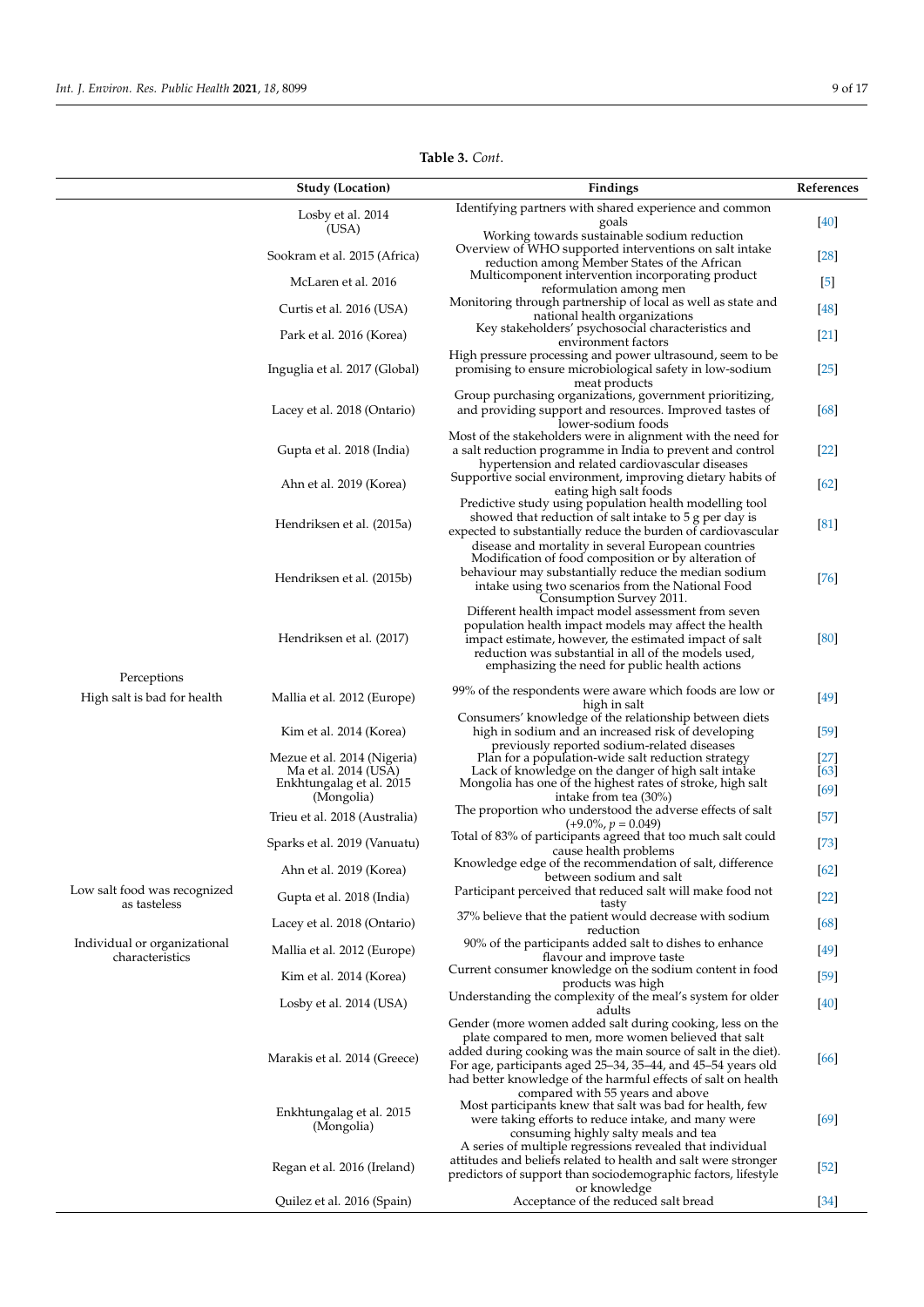| <b>Study (Location)</b>        | Findings                                                                                                                                                                                                                          | References |
|--------------------------------|-----------------------------------------------------------------------------------------------------------------------------------------------------------------------------------------------------------------------------------|------------|
| Lee and Park 2016 (Korea)      | Most of the participants had relatively high levels of<br>perception regarding the importance of sodium reduction                                                                                                                 | [61]       |
| Grimes et al. 2015 (Australia) | 83% believed that Australians eat too much salt                                                                                                                                                                                   | [56]       |
| Harnack et al. 2017 (USA)      | Sodium added to food outside the home accounted for $\approx 70\%$<br>of dietary sodium intake                                                                                                                                    | $[64]$     |
| Trieu et al. 2018 (Australia)  | A total of 73% reported that they had heard or seen the salt<br>reduction messages                                                                                                                                                | $[57]$     |
| Sparks et al. 2019 (Vanuatu)   | A total of 83% of participants agreed that too much salt could<br>cause health problems                                                                                                                                           | $[73]$     |
| Ahn et al. 2019 (Korea)        | The majority $(82%)$ was willing to reduce sodium in<br>restaurant foods under the support of local government and<br>they desired the promotion of participating restaurants and<br>education on cooking skills to reduce sodium | [62]       |

**Table 3.** *Cont*.

Note: UK: United Kingdom; USA: United States of America.

#### *3.1. Barriers of Dietary Salt Reduction in the Out-of-Home Sectors*

The findings for the barriers which prevented salt reduction in the out-of-home sectors included the lack of menu and food variabilities, lack of technical skills for cooking, profit loss due to salt-reduced foods, lack of technical expertise for reformulation, and other factors as listed in Table [3.](#page-6-0)

#### *3.2. Enablers of Dietary Salt Reduction in the Out-of-Home Sectors*

Enablers are described as factors that help in the implementation of salt reduction programmes, strategies, initiatives, and interventions for various out-of-home sectors. Enabling factors that encouraged a salt reduction in the out-of-home sectors included the salt reduction intervention program, food analysis studies, salt substitute accessibility, gradual reduction of salt approach, training availability, and other factors which were categorized separately as listed in Table [3.](#page-6-0)

## *3.3. Perceptions of Dietary Salt Intake in the Out-of-Home Sectors*

The perceptions of people on salt intake in out-of-home sectors are shown in Table [3.](#page-6-0) These included the negative effects of a high salt diet, low salt foods recognized as tasteless, and individual or organizational characteristics effects in salt reduction.

#### **4. Discussion**

The out-of-home sectors that have been considered in this review include catering operators, food industries, school children, workplace organizations, and food industries. Food industries worked hand-in-hand with the policymakers and implemented interventions for decreasing the total salt content. The majority of the interventions which targeted the foodservice settings and work places were implemented in the USA, South Korea, and China [\[21,](#page-13-14)[31,](#page-13-23)[63\]](#page-15-3).

# *4.1. Dietary Salt Intake and Sources*

The studies carried out in the USA showed that salt was added to the diet from different packaged/non-packaged foods or foods sourced from out-of-home settings. This was responsible for a total of 67–70% of the salt intake among the population [\[64,](#page-15-4)[65\]](#page-15-5). Similarly, studies conducted in the European Union indicated that the people had a higher salt intake, wherein 75–80% of the salt intake was due to the consumption of processed foods, 10–15% of the salt was added during the cooking process or at the table, while 5–10% of the salt was naturally present in different food items. However, in developing and LMIC countries, the salt that was used for seasoning played a vital role [\[29](#page-13-21)[,83\]](#page-15-23). A recent study showed that the intake of salt was increasing amongst the Chinese population [\[78\]](#page-15-18). A majority of the processed foods that were available in the Chinese local supermarkets were high in salt content [\[84\]](#page-15-24).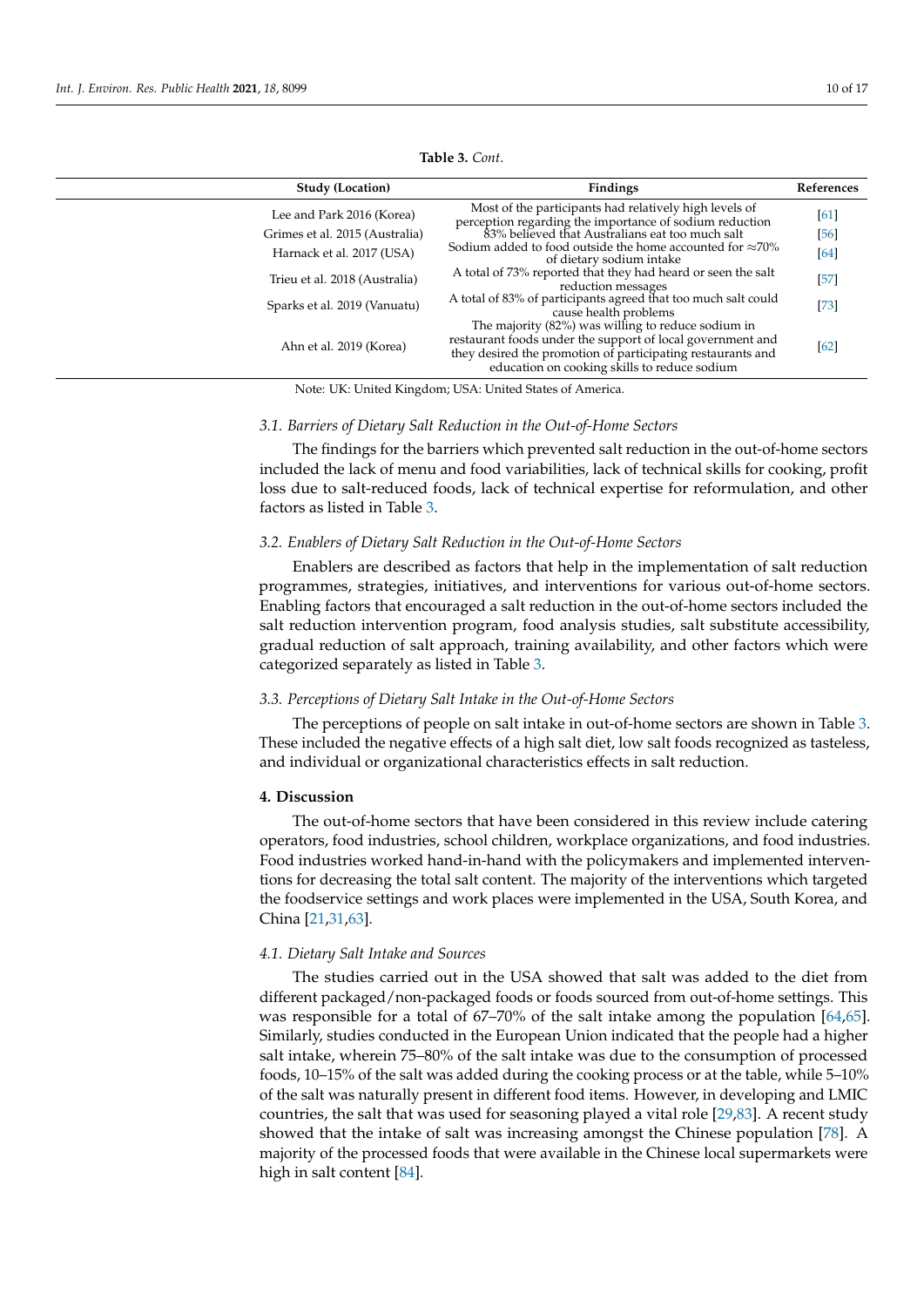This scoping review noted that a majority of the countries such as the UK, USA, Australia, European countries, South Korea, and Brazil have set a few national voluntary targets [\[45](#page-14-11)[,48\]](#page-14-14). This was implemented after many reformulation efforts were carried out in the food products such as meat, dairy products, bread, and soups [\[29](#page-13-21)[,46,](#page-14-12)[58\]](#page-14-24). This was considered a very effective intervention as it helped in averting 0.7–1.9 million deaths in 10 years using a modelling approach, as proposed by Coxson et al. (2013) [\[82\]](#page-15-21). Moreover, mandatory salt reduction targets using legislation were achieved in South Africa for many food products [\[28\]](#page-13-20).

# *4.2. Barriers for Dietary Salt Reduction*

A lack of availability of low salt foods, lesser food choices or menu variability and incomprehensive salt data were regarded as major barriers that affected the out-of-home sectors in this review. These issues were attributed to a lack of technical skills for reformulation and cooking low salt foods [\[26\]](#page-13-18). An absence of food analysis techniques for measuring the salt concentration in the foods was also an issue.

Issues related to the lack of technical skills in preparing or producing low salt foods have to be resolved as they can lead to food safety problems, concerns regarding consumer acceptance, higher costs, and complications arising due to the use of various sodium alternatives. This can be a factor that could demotivate the food manufacturers in European countries [\[29\]](#page-13-21). In addition, several environmental factors such as pressure for maintaining profit margins and fear of decreased sales from the industrial sectors act as barriers that prevent the production of low salt foods [\[21](#page-13-14)[,22](#page-13-15)[,47\]](#page-14-13). Many of the barriers listed in this scoping review are dependent on capacity building and can easily be eliminated through proper training, intervention or education as highlighted in the Enablers findings.

#### *4.3. Enablers for Dietary Salt Reduction*

The effective intervention strategies include product substitutions [\[25\]](#page-13-17), recipe modification [\[40\]](#page-14-6), social marketing approach [\[39\]](#page-14-5), comparing the salt concentration in different pre-packaged foods based on the available data such as sales-weighted sodium concentration and sodium data presented on the Nutrition Facts panel provided in the restaurants and point of purchase, offering low salt foods and encouraging the consumers to buy low sodium food products.

Salt substitutes that are used for reformulating the food products such as potassium chloride can be used for replacing the sodium chloride salts in various products [\[33,](#page-13-25)[79\]](#page-15-19). Additionally, potassium citrate can be used for replacing salt in different types of bread [\[34\]](#page-14-0) or herbs can be used as a salt substitute while cooking foods at home [\[33\]](#page-13-25). Salt substitutes such as potassium chloride could reduce dietary sodium intake and cause an increase in dietary potassium results in the decreased incidence of hypertension [\[79\]](#page-15-19). Reformulating food products to lower sodium levels using potassium chloride may actually result in positive health effects in the general population [\[79\]](#page-15-19). The limited availability of different low salt food products in the supermarkets, cafeteria, work-places, vending machines, and kiosks is attributed to the inability of the food manufacturing companies in reformulating their food products [\[48\]](#page-14-14) or a lack of technical skills by the workers and chefs. Hence, the policymakers need to develop policies to reformulate the foods using various salt substitutes [\[41\]](#page-14-7) and provide technical training to the different personnel with regards to food preparation, food procurement or marketing [\[63\]](#page-15-3). In one wholesale survey study, the researchers noted that when people were offered nine types of low salt bread that were prepared using potassium citrate, they accepted the products and did not voice any complaints regarding the flavor changes. They further stated that the respondents were unaware of salt substitution and reduction [\[34\]](#page-14-0). This study indicated that it is possible to reduce the salt concentration in foods using appropriate salt substitutes, without altering the taste of the food.

For ensuring salt reduction, the policymakers have to carry out a food analysis study and update their databases to provide information related to the salt content in the packed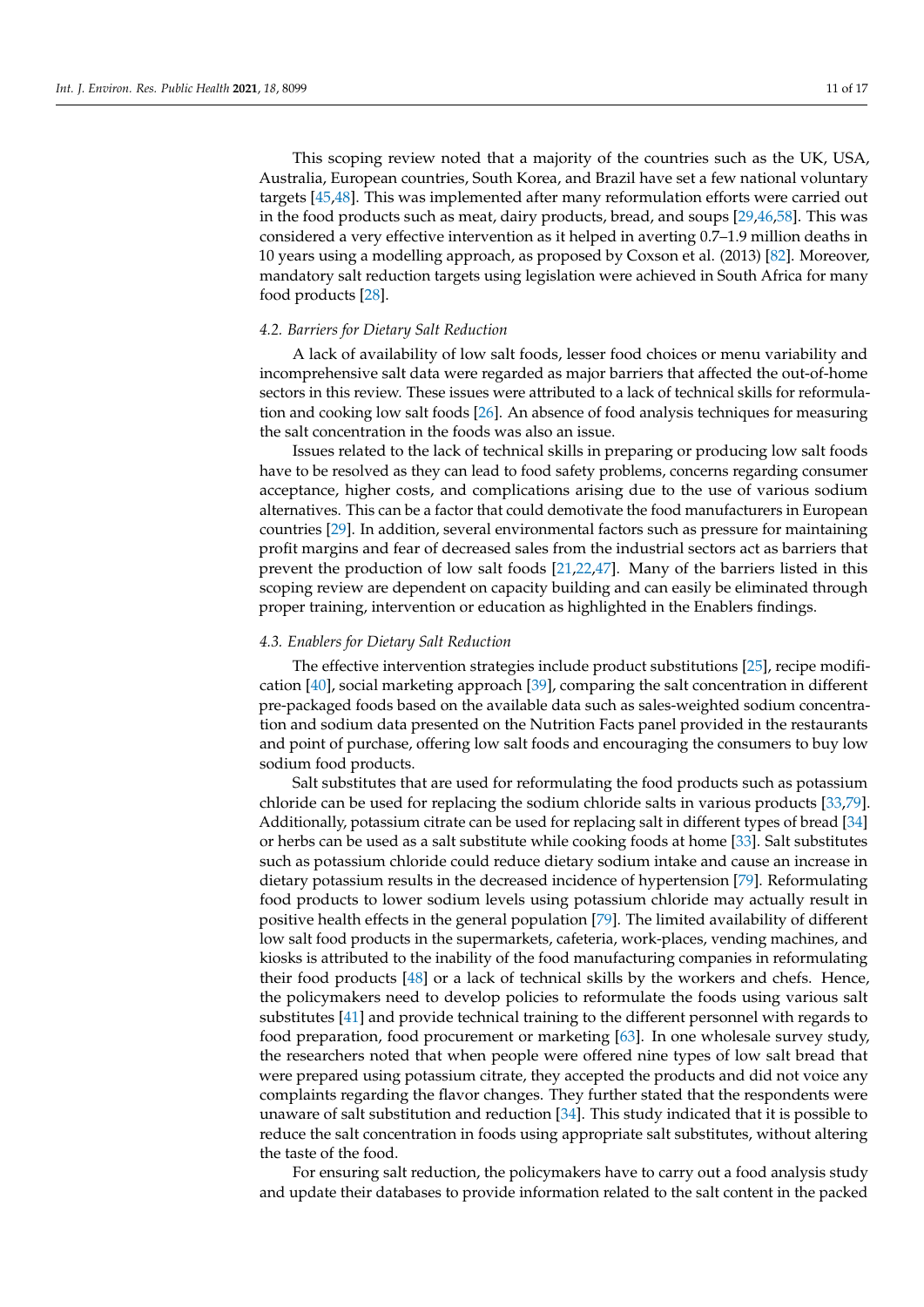foods or food acquired from out-of-home sectors to monitor and compare the salt targets and provide better food labels [\[74\]](#page-15-14). The salt concentrations can be measured after a 24 h urine analysis along with the blood pressure after 6 months of three educational interventions among 155 of 10–12 years old school children. This helps in determining if the salt reduction intervention is effective or not [\[33\]](#page-13-25). It is important to identify the partners having a shared experience and common objectives and who aim for a sustainable salt reduction [\[40\]](#page-14-6).

Effective legislation is one of the salt reduction strategies that has been implemented in many countries such as South Africa, Argentina, Belgium, Bulgaria, Netherlands, Portugal, and Paraguay [\[23](#page-13-16)[,75](#page-15-15)[,85–](#page-15-25)[87\]](#page-16-0). For instance, South Africa and Argentina have set the maximum total sodium levels for 13 and 18 categories of food products, respectively that started in 2013 [\[85](#page-15-25)[,88\]](#page-16-1). The other countries have also implemented the legislation on salt reduction through the regulation by setting the maximum level of sodium content in food products such as breads, cheese, meat, and poultry [\[75](#page-15-15)[,86,](#page-15-26)[87\]](#page-16-0).

Appropriate training must be provided to the staff for food preparation, food procurement, and marketing [\[63\]](#page-15-3). It helped the employees improve their skills and learn new techniques for preparing low salt food such as in the Korean catering firms [\[21\]](#page-13-14). The staff should also be trained to improve their knowledge for reducing salt intake [\[43\]](#page-14-9).

Other enabling factors which helped in reducing the salt intake included the maintenance of customer demands, implementation of effective strategies, and support. Monitoring and establishing a partnership between the state, local, and national health organizations is necessary [\[48\]](#page-14-14). The psychological characteristics of the stakeholders and environmental factors also play a vital role in decreasing salt intake. A supportive social setting helps in improving the dietary habits of the people who eat foods with a higher salt concentration [\[62\]](#page-15-2).

#### *4.4. Perceptions on Dietary Salt Reduction*

A study by Ma et al. (2014) indicated that very few people in the USA are aware of the dangers of taking high salt-content foods and display a lack of knowledge regarding the salt content in the packaged food products [\[63\]](#page-15-3). This issue can be resolved by implementing education-based intervention strategies such as community awareness campaigns, schoolbased education, and media campaign regarding salt reduction [\[57\]](#page-14-22).

Furthermore, individual and organizational characteristics play a vital role in salt intake. Mallia et al. (2012) conducted a survey that showed that 90% of the respondents added salt to their dishes for improving the flavor and taste of the foods [\[49\]](#page-14-15). With regards to gender, many of the women add salt to the foods during cooking compared to the men who add more salt to their food on the table. Moreover, many women believed that salt added during cooking was the major source of salt in their diet. The study indicated that the Greek adults aged from 25 to 34, 35 to 44, and 45 to 54 years had a better knowledge regarding the harmful effects of salt on their health in comparison to respondents above 55 years of age [\[66\]](#page-15-6). With regards to individual knowledge, one-third of the Australian adults (32%) stated that they added salt to their plates on the table. Seventy three percent of the respondents stated that they had seen or heard the salt reduction messages [\[55\]](#page-14-21). Some of the factors which contributed to a higher salt intake included age and gender (which could not be modified), in addition to knowledge, attitude, and practices followed by the individuals that can be modified and improved by education [\[7,](#page-13-0)[89,](#page-16-2)[90\]](#page-16-3).

Very few studies were conducted in the LMICs, particularly in the South-East Asian regions. The cost-effectiveness of implementing salt reduction strategies in these countries was not reported. Hence, a detailed and comprehensive study needs to be carried out in the future. A majority of the barriers, enablers, and perceptions of the individuals highlighted in this scoping review can help the governments and policymakers in the LMIC regions for developing, implementing or monitoring the strategies and policies for reducing the salt intake among the people.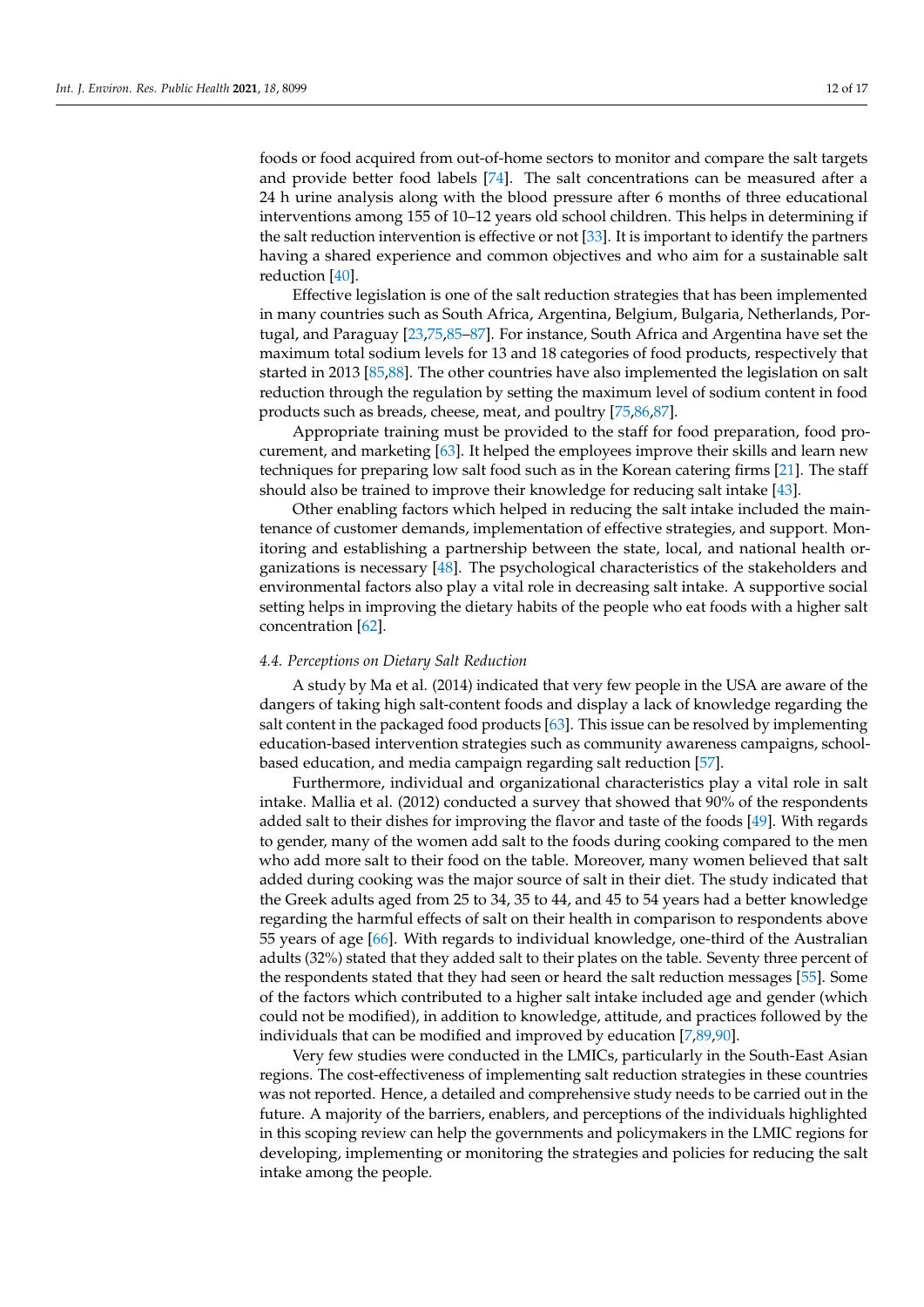# **5. Conclusions**

This review defined the various barriers affecting the implementation of salt reduction strategies, which were (1) Lack of menu and food variabilities, (2) Lack of technical skills for cooking with lower salt, (3) Profit loss due to loss of sales, and (4) Lack of technical expertise for reformulation. The enablers themes are (1) Salt reduction intervention, (2) Food analysis studies and salt intake measurement, (3) Salt substitute accessibility, and (4) Gradual reduction of salt approach and Training availability. The perceptions themes are (1) Individual or organizational characteristics effects on salt intake, (2) Negative effects of high salt diet, and (3) Low salt food was recognized as tasteless. It was seen that the barriers, enablers, and perceptions regarding the dietary salt reduction in the out-of-home sectors were multifaceted. It is important to implement strategies, policies, and initiatives for addressing the barriers. For this purpose, a multisectoral collaboration from different stakeholders such as policymakers, food industries, catering operators, and food vendors is necessary to reduce the salt intake in the out-of-home sectors.

**Supplementary Materials:** The following are available online at [https://www.mdpi.com/article/](https://www.mdpi.com/article/10.3390/ijerph18158099/s1) [10.3390/ijerph18158099/s1,](https://www.mdpi.com/article/10.3390/ijerph18158099/s1) Table S1. Barriers, enablers, and perceptions on dietary salt reduction in the out-of-home sectors.

**Author Contributions:** V.M. and S.S. conceived the study and design. All authors contributed to the development of the scoping strategy, design, methodology, and interpretation of results. V.M., Y.X.Y. and S.N.S. conducted the scoping review including screening and mapping with input from all other authors. All authors (V.M., Y.X.Y., S.S., Z.A.M., H.H., S.N.S., H.A.M., Y.C.C., M.K.B., F.J.H. and G.A.M.) have contributed in drafting and agreed to the final manuscript. All authors have read and agreed to the published version of the manuscript.

**Funding:** This review is supported as part of the Newton Fund Impact Scheme by the Medical Research Council on behalf of UK Research and Innovation in the UK and by the Malaysia Industry-Government Group for High Technology (MIGHT) (grant no. NN-2020-082, MR/V005847/1).

**Institutional Review Board Statement:** Not applicable.

**Informed Consent Statement:** Not applicable.

**Data Availability Statement:** All data are contained within this manuscript.

**Acknowledgments:** We would like to express our gratitude to all the authors for their involvement in this review.

**Conflicts of Interest:** V.M., S.S., H.H. and H.A.M. are unpaid members of the National Salt Reduction Study of Malaysia. F.J.H. is an unpaid member of Action on Salt, and World Action on Salt, Sugar and Health (WASSH). F.H. is partially funded by the National Institute for Health Research (NIHR) and the Medical Research Council (MRC). G.A.M. is the unpaid Chair of Action on Salt, Sugar and Health, WASSH and Blood Pressure UK. G.A.M. is partially funded by the National Institute for Health Research (NIHR) and the Medical Research Council (MRC). The other authors declare no conflict of interest.

#### **References**

- <span id="page-12-0"></span>1. Raj, S.E.; Tan, L.M.; Redzuan, A. Dietary salt intake: History, assessment, and benefit in hypertensive treatment. *Asian J. Pharm. Clin. Res.* **2016**, *9*, 39–42. [\[CrossRef\]](http://doi.org/10.22159/ajpcr.2016.v9s2.13483)
- <span id="page-12-1"></span>2. Shahrir, S.N.; Abdul Manaf, M.R.; Mustapha, F.I.; Isa, M.Z. Critical review on dietary sodium reduction policies in Malaysia. *Int. Food Res. J.* **2019**, *26*, 33–40.
- <span id="page-12-2"></span>3. He, F.J.; MacGregor, G.A. Reducing population salt intake worldwide: From evidence to implementation. *Prog. Cardiovasc. Dis.* **2010**, *52*, 363–382. [\[CrossRef\]](http://doi.org/10.1016/j.pcad.2009.12.006) [\[PubMed\]](http://www.ncbi.nlm.nih.gov/pubmed/20226955)
- <span id="page-12-3"></span>4. Trieu, K.; Neal, B.; Hawkes, C.; Dunford, E.; Campbell, N.; Rodriguez-Fernandez, R.; Legetic, B.; McLaren, L.; Barberio, A.; Webster, J. Salt reduction initiatives around the world—A systematic review of progress towards the global target. *PLoS ONE* **2015**, *10*, e0130247. [\[CrossRef\]](http://doi.org/10.1371/journal.pone.0130247)
- <span id="page-12-4"></span>5. McLaren, L.; Sumar, N.; Barberio, A.M.; Trieu, K.; Lorenzetti, D.L.; Tarasuk, V.; Webster, J.; Campbell, N.R.C. Population-level interventions in government jurisdictions for dietary sodium reduction. *Cochrane Database Syst. Rev.* **2016**. [\[CrossRef\]](http://doi.org/10.1002/14651858.CD010166.pub2)
- <span id="page-12-5"></span>6. Cappuccio, F.; Capewell, S. Facts, issues, and controversies in salt reduction for the prevention of cardiovascular disease. *Funct. Food Rev.* **2015**, *7*, 41–61. [\[CrossRef\]](http://doi.org/10.2310/6180.2015.00005)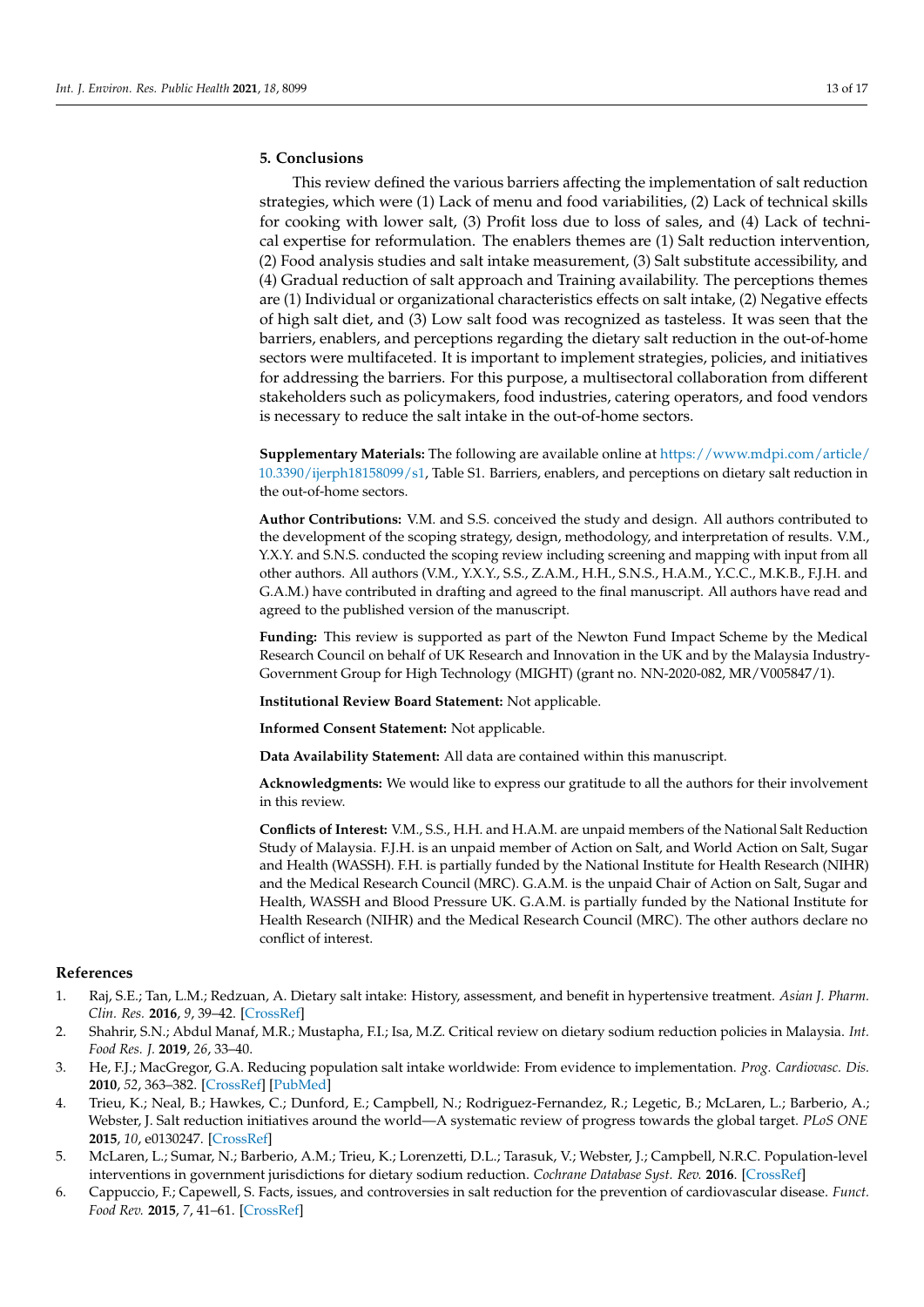- <span id="page-13-0"></span>7. Lallukka, T.; Laaksonen, M.; Rahkonen, O.; Roos, E.; Lahelma, E. Multiple socio-economic circumstances and healthy food habits. *Eur. J. Clin. Nutr.* **2007**, *61*, 701–710. [\[CrossRef\]](http://doi.org/10.1038/sj.ejcn.1602583)
- <span id="page-13-1"></span>8. Azizan, N.A.; Majid, H.A.; Nahar Mohamed, A.; Su, T.T. Improvement of nutritional intake for the low-income urban dwellers with hypertension in Malaysia. *SAGE Open Med.* **2020**, *8*, 2050312120960563. [\[CrossRef\]](http://doi.org/10.1177/2050312120960563)
- <span id="page-13-2"></span>9. World Health Organization South East Asia. Salt Reduction in the Out of Home Sector. Available online: [https:](https://cdn.who.int/media/docs/default-source/searo/healthy-diets/salt-reduction/salt-reduction-in-the-out-of-home-sector.pdf?sfvrsn=32a0eb40_3) [//cdn.who.int/media/docs/default-source/searo/healthy-diets/salt-reduction/salt-reduction-in-the-out-of-home-sector.](https://cdn.who.int/media/docs/default-source/searo/healthy-diets/salt-reduction/salt-reduction-in-the-out-of-home-sector.pdf?sfvrsn=32a0eb40_3) [pdf?sfvrsn=32a0eb40\\_3](https://cdn.who.int/media/docs/default-source/searo/healthy-diets/salt-reduction/salt-reduction-in-the-out-of-home-sector.pdf?sfvrsn=32a0eb40_3) (accessed on 5 April 2021).
- <span id="page-13-3"></span>10. Seguin, R.A.; Aggarwal, A.; Vermeylen, F.; Drewnowski, A. Consumption frequency of foods away from home linked with higher body mass index and lower fruit and vegetable intake among adults: A cross-sectional study. *J. Environ. Public Health* **2016**, *2016*, 3074241. [\[CrossRef\]](http://doi.org/10.1155/2016/3074241)
- <span id="page-13-4"></span>11. Bezerra, I.N.; Curioni, C.; Sichieri, R. Association between eating out of home and body weight. *Nutr. Rev.* **2012**, *70*, 65–79. [\[CrossRef\]](http://doi.org/10.1111/j.1753-4887.2011.00459.x) [\[PubMed\]](http://www.ncbi.nlm.nih.gov/pubmed/22300594)
- <span id="page-13-5"></span>12. Kant, A.K.; Whitley, M.I.; Graubard, B.I. Away from home meals: Associations with biomarkers of chronic disease and dietary intake in American adults, NHANES 2005–2010. *Int. J. Obes.* **2015**, *39*, 820–827. [\[CrossRef\]](http://doi.org/10.1038/ijo.2014.183) [\[PubMed\]](http://www.ncbi.nlm.nih.gov/pubmed/25319744)
- <span id="page-13-6"></span>13. National Health and Family Planning Commission of the PRC. *2014 Report on Chinese Resident's Chronic Disease and Nutrition*; National Health and Family Planning Commission of the PRC: Beijing, China, 2015.
- <span id="page-13-7"></span>14. Lachat, C.; Nago, E.; Verstraeten, R.; Roberfroid, D.; Van Camp, J.; Kolsteren, P. Eating out of home and its association with dietary intake: A systematic review of the evidence. *Obes. Rev.* **2012**, *13*, 329–346. [\[CrossRef\]](http://doi.org/10.1111/j.1467-789X.2011.00953.x) [\[PubMed\]](http://www.ncbi.nlm.nih.gov/pubmed/22106948)
- <span id="page-13-8"></span>15. Jaworowska, A.; Blackham, T.M.; Long, R.; Taylor, C.; Ashton, M.; Stevenson, L.; Glynn Davies, I. Nutritional composition of takeaway food in the UK. *Nutr. Food Sci.* **2014**, *44*, 414–430. [\[CrossRef\]](http://doi.org/10.1108/NFS-08-2013-0093)
- <span id="page-13-9"></span>16. Murakami, K.; Sasaki, S.; Takahashi, Y.; Uenishi, K. Neighborhood restaurant availability and frequency of eating out in relation to dietary intake in young Japanese women. *J. Nutr. Sci. Vitaminol.* **2011**, *57*, 87–94. [\[CrossRef\]](http://doi.org/10.3177/jnsv.57.87) [\[PubMed\]](http://www.ncbi.nlm.nih.gov/pubmed/21512296)
- <span id="page-13-10"></span>17. Arksey, H.; O'Malley, L. Scoping studies: Towards a methodological framework. *Int. J. Soc. Res. Methodol.* **2005**, *8*, 19–32. [\[CrossRef\]](http://doi.org/10.1080/1364557032000119616)
- <span id="page-13-11"></span>18. Levac, D.; Colquhoun, H.; O'Brien, K.K. Scoping studies: Advancing the methodology. *Implement. Sci.* **2010**, *5*, 69. [\[CrossRef\]](http://doi.org/10.1186/1748-5908-5-69)
- <span id="page-13-12"></span>19. Daudt, H.M.L.; van Mossel, C.; Scott, S.J. Enhancing the scoping study methodology: A large, inter-professional team's experience with Arksey and O'Malley's framework. *BMC Med Res. Methodol.* **2013**, *13*, 48. [\[CrossRef\]](http://doi.org/10.1186/1471-2288-13-48) [\[PubMed\]](http://www.ncbi.nlm.nih.gov/pubmed/23522333)
- <span id="page-13-13"></span>20. Gase, L.N.; Kuo, T.; Dunet, D.O.; Simon, P.A. Facilitators and barriers to implementing a local policy to reduce sodium consumption in the County of Los Angeles government, California, 2009. *Prev. Chronic Dis.* **2011**, *8*, A33.
- <span id="page-13-14"></span>21. Park, S.; Lee, J. 'When operating a cafeteria, sales come before nutrition'—Finding barriers and facilitators to serving reducedsodium meals in worksite cafeterias. *Public Health Nutr.* **2016**, *19*, 1506–1516. [\[CrossRef\]](http://doi.org/10.1017/S1368980015002827)
- <span id="page-13-15"></span>22. Gupta, P.; Mohan, S.; Johnson, C.; Garg, V.; Thout, S.R.; Shivashankar, R.; Krishnan, A.; Neal, B.; Prabhakaran, D. Stakeholders' perceptions regarding a salt reduction strategy for India: Findings from qualitative research. *PLoS ONE* **2018**, *13*, e0201707. [\[CrossRef\]](http://doi.org/10.1371/journal.pone.0201707)
- <span id="page-13-16"></span>23. Webster, J.; Trieu, K.; Dunford, E.; Hawkes, C. Target salt 2025: A global overview of national programs to encourage the food industry to reduce salt in foods. *Nutrients* **2014**, *6*, 3274–3287. [\[CrossRef\]](http://doi.org/10.3390/nu6083274) [\[PubMed\]](http://www.ncbi.nlm.nih.gov/pubmed/25195640)
- <span id="page-13-26"></span>24. Johnson, C.; Santos, J.A.; McKenzie, B.; Thout, S.R.; Trieu, K.; McLean, R.; Petersen, K.S.; Campbell, N.R.C.; Webster, J. The science of salt: A regularly updated systematic review of the implementation of salt reduction interventions (September 2016–February 2017). *J. Clin. Hypertens.* **2017**, *19*, 928–938. [\[CrossRef\]](http://doi.org/10.1111/jch.13099)
- <span id="page-13-17"></span>25. Inguglia, E.S.; Zhang, Z.; Tiwari, B.K.; Kerry, J.P.; Burgess, C.M. Salt reduction strategies in processed meat products—A review. *Trends Food Sci. Technol.* **2017**, *59*, 70–78. [\[CrossRef\]](http://doi.org/10.1016/j.tifs.2016.10.016)
- <span id="page-13-18"></span>26. Maalouf, J.; Cogswell, M.E.; Gunn, J.P.; Curtis, C.J.; Rhodes, D.; Hoy, K.; Pehrsson, P.; Nickle, M.; Merritt, R. Monitoring the sodium content of restaurant foods: Public health challenges and opportunities. *Am. J. Public Health* **2013**, *103*, e21–e30. [\[CrossRef\]](http://doi.org/10.2105/AJPH.2013.301442) [\[PubMed\]](http://www.ncbi.nlm.nih.gov/pubmed/23865701)
- <span id="page-13-19"></span>27. Mezue, K. The increasing burden of hypertension in Nigeria—Can a dietary salt reduction strategy change the trend? *Perspect. Public Health* **2014**, *134*, 346–352. [\[CrossRef\]](http://doi.org/10.1177/1757913913499658)
- <span id="page-13-20"></span>28. Sookram, C.; Munodawafa, D.; Phori, P.M.; Varenne, B.; Alisalad, A. WHO's supported interventions on salt intake reduction in the sub-Saharan Africa region. *Cardiovasc. Diagn. Ther.* **2015**, *5*, 186–190. [\[CrossRef\]](http://doi.org/10.3978/j.issn.2223-3652.2015.04.04) [\[PubMed\]](http://www.ncbi.nlm.nih.gov/pubmed/26090329)
- <span id="page-13-21"></span>29. Kloss, L.; Meyer, J.D.; Graeve, L.; Vetter, W. Sodium intake and its reduction by food reformulation in the European Union—A review. *NFS J.* **2015**, *1*, 9–19. [\[CrossRef\]](http://doi.org/10.1016/j.nfs.2015.03.001)
- <span id="page-13-22"></span>30. Webster, J.; Trieu, K.; Dunford, E.; Nowson, C.; Jolly, K.-A.; Greenland, R.; Reimers, J.; Bolam, B. Salt reduction in Australia: From advocacy to action. *Cardiovasc. Diagn. Ther.* **2015**, *5*, 207–218. [\[CrossRef\]](http://doi.org/10.3978/j.issn.2223-3652.2015.04.02) [\[PubMed\]](http://www.ncbi.nlm.nih.gov/pubmed/26090332)
- <span id="page-13-23"></span>31. Zhang, P.; He, F.J.; Li, Y.; Ma, J.; Wu, J.; Wang, H.; Li, Y.; Han, J.; Luo, R.; Wang, Y.; et al. Salt reduction in China: From evidence to action. *Lancet* **2018**, *392*, S29. [\[CrossRef\]](http://doi.org/10.1016/S0140-6736(18)32658-8)
- <span id="page-13-24"></span>32. Doggui, R.; Al-Jawaldeh, H.; Al-Jawaldeh, A. Trend of iodine status in the eastern Mediterranean region and impact of the universal salt iodization programs: A narrative review. *Biol. Trace Elem. Res.* **2020**, *198*, 390–402. [\[CrossRef\]](http://doi.org/10.1007/s12011-020-02083-1)
- <span id="page-13-25"></span>33. Cotter, J.; Cotter, M.J.; Oliveira, P.; Cunha, P.; Polónia, J. Salt intake in children 10–12 years old and its modification by active working practices in a school garden. *J. Hypertens.* **2013**, *31*, 1966–1971. [\[CrossRef\]](http://doi.org/10.1097/HJH.0b013e328363572f)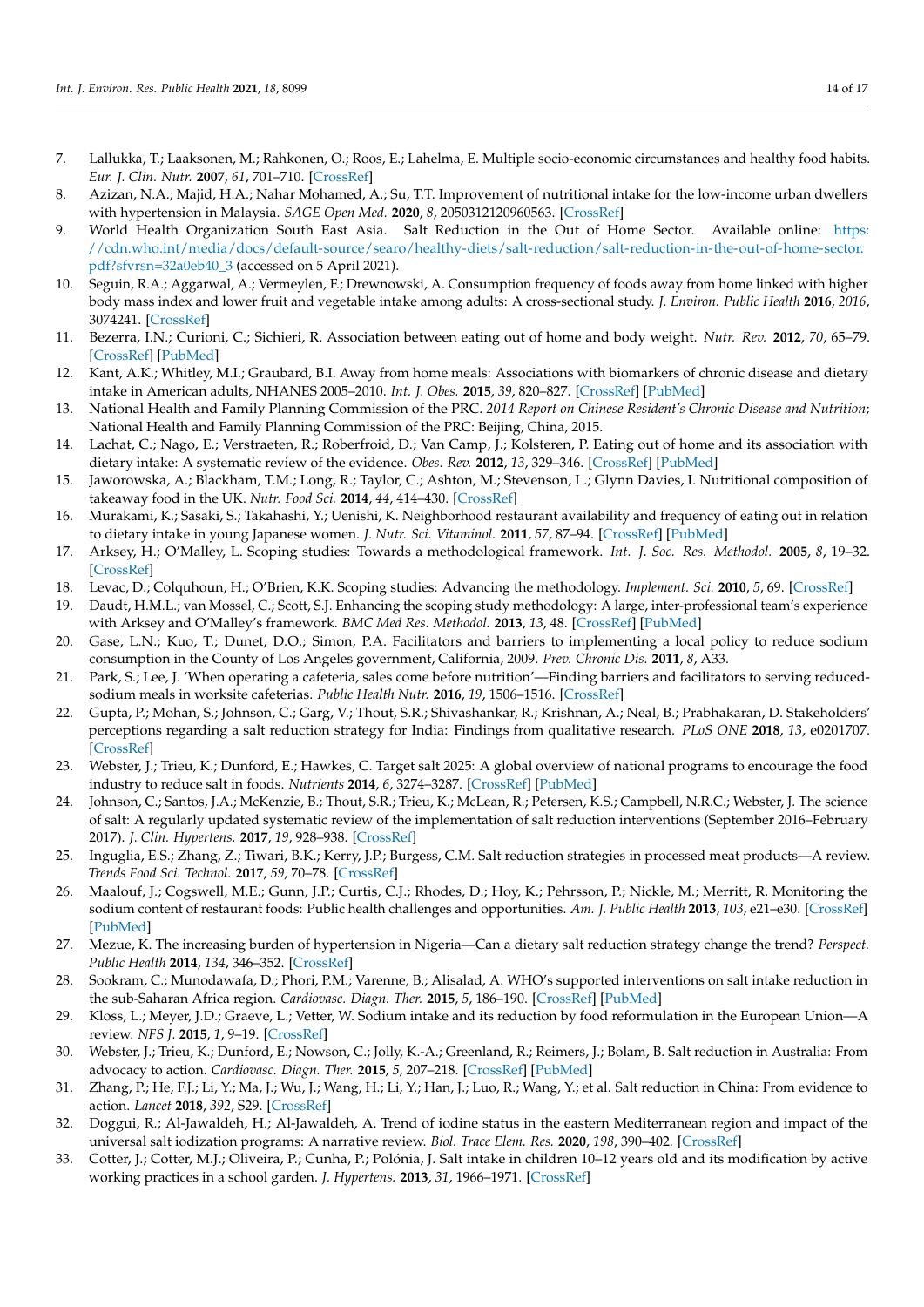- <span id="page-14-0"></span>34. Quilez, J.; Salas-Salvado, J. The feasibility and acceptability of reducing salt in partially baked bread: A Spanish case study. *Public Health Nutr.* **2016**, *19*, 983–987. [\[CrossRef\]](http://doi.org/10.1017/S1368980015000944)
- <span id="page-14-1"></span>35. Beer-Borst, S.; Hayoz, S.; Eisenblätter, J.; Jent, S.; Siegenthaler, S.; Strazzullo, P.; Luta, X. RE-AIM evaluation of a one-year trial of a combined educational and environmental workplace intervention to lower salt intake in Switzerland. *Prev. Med. Rep.* **2019**, *16*, 100982. [\[CrossRef\]](http://doi.org/10.1016/j.pmedr.2019.100982)
- <span id="page-14-2"></span>36. Lima, S.T.; da Silva Nalin de Souza, B.; França, A.K.; Salgado Filho, N.; Sichieri, R. Dietary approach to hypertension based on low glycaemic index and principles of DASH (Dietary Approaches to Stop Hypertension): A randomised trial in a primary care service. *Br. J. Nutr.* **2013**, *110*, 1472–1479. [\[CrossRef\]](http://doi.org/10.1017/S0007114513000718)
- <span id="page-14-3"></span>37. Frantz, C.B.; Veiros, M.B.; Proença, R.P.d.C.; Sousa, A.A.d. Development of a method for controlling salt and sodium use during meal preparation for food services. *Rev. Nutr.* **2013**, *26*, 75–87. [\[CrossRef\]](http://doi.org/10.1590/S1415-52732013000100008)
- <span id="page-14-4"></span>38. Wong, C.L.; Arcand, J.; Mendoza, J.; Henson, S.J.; Qi, Y.; Lou, W.; L'Abbé, M.R. Consumer attitudes and understanding of low-sodium claims on food: An analysis of healthy and hypertensive individuals. *Am. J. Clin. Nutr.* **2013**, *97*, 1288–1298. [\[CrossRef\]](http://doi.org/10.3945/ajcn.112.052910)
- <span id="page-14-5"></span>39. Johnston, Y.A.; McFadden, M.; Lamphere, M.; Buch, K.; Stark, B.; Salton, J.L. Working with grocers to reduce dietary sodium: Lessons learned from the Broome County Sodium Reduction in Communities pilot project. *J. Public Health Manag. Pract.* **2014**, *20*, S54–S58. [\[CrossRef\]](http://doi.org/10.1097/PHH.0b013e3182a0b91a)
- <span id="page-14-6"></span>40. Losby, J.L.; Patel, D.; Schuldt, J.; Hunt, G.S.; Stracuzzi, J.C.; Johnston, Y. Sodium-reduction strategies for meals prepared for older adults. *J. Public Health Manag. Pract.* **2014**, *20*, S23–S30. [\[CrossRef\]](http://doi.org/10.1097/PHH.0b013e3182a0e3ca) [\[PubMed\]](http://www.ncbi.nlm.nih.gov/pubmed/24322812)
- <span id="page-14-7"></span>41. Brooks, C.J.; Barrett, J.; Daly, J.; Lee, R.; Blanding, N.; McHugh, A.; Williams, D.; Gortmaker, S. A community-level sodium reduction intervention, Boston, 2013–2015. *Am. J. Public Health* **2017**, *107*, 1951–1957. [\[CrossRef\]](http://doi.org/10.2105/AJPH.2017.304070) [\[PubMed\]](http://www.ncbi.nlm.nih.gov/pubmed/29048959)
- <span id="page-14-8"></span>42. Sloan, A.A.; Keane, T.; Pettie, J.R.; Bhuiya, A.R.; Taylor, L.N.; Bates, M.; Bernard, S.; Akinleye, F.; Gilchrist, S. Mapping and analysis of US state and urban local sodium reduction laws. *J. Public Health Manag. Pract.* **2020**, *26*, S62–S70. [\[CrossRef\]](http://doi.org/10.1097/PHH.0000000000001124) [\[PubMed\]](http://www.ncbi.nlm.nih.gov/pubmed/32004224)
- <span id="page-14-9"></span>43. Land, M.-A.; Wu, J.H.Y.; Selwyn, A.; Crino, M.; Woodward, M.; Chalmers, J.; Webster, J.; Nowson, C.; Jeffery, P.; Smith, W.; et al. Effects of a community-based salt reduction program in a regional Australian population. *BMC Public Health* **2016**, *16*, 388. [\[CrossRef\]](http://doi.org/10.1186/s12889-016-3064-3)
- <span id="page-14-10"></span>44. Takada, T.; Imamoto, M.; Fukuma, S.; Yamamoto, Y.; Sasaki, S.; Uchida, M.; Miura, Y.; Shimizu, S.; Nihata, K.; Fukuhara, S. Effect of cooking classes for housewives on salt reduction in family members: A cluster randomized controlled trial. *Public Health* **2016**, *140*, 144–150. [\[CrossRef\]](http://doi.org/10.1016/j.puhe.2016.07.005) [\[PubMed\]](http://www.ncbi.nlm.nih.gov/pubmed/27523782)
- <span id="page-14-11"></span>45. Park, H.-K.; Lee, Y.; Kang, B.-W.; Kwon, K.-I.; Kim, J.-W.; Kwon, O.-S.; Cobb, L.K.; Campbell, N.R.C.; Blakeman, D.E.; Kim, C.-I. Progress on sodium reduction in South Korea. *BMJ Glob. Health* **2020**, *5*, e002028. [\[CrossRef\]](http://doi.org/10.1136/bmjgh-2019-002028) [\[PubMed\]](http://www.ncbi.nlm.nih.gov/pubmed/32404470)
- <span id="page-14-12"></span>46. Christoforou, A.K.; Dunford, E.K.; Neal, B.C. Changes in the sodium content of Australian ready meals between 2008 and 2011. *Asia Pac. J. Clin. Nutr.* **2013**, *22*, 138–143. [\[CrossRef\]](http://doi.org/10.6133/apjcn.2013.22.1.10)
- <span id="page-14-13"></span>47. Dodd, R.; Ramanathan, S.; Angell, B.; Peiris, D.; Joshi, R.; Searles, A.; Webster, J. Strengthening and measuring research impact in global health: Lessons from applying the FAIT framework. *Health Res. Policy Syst.* **2019**, *17*, 48. [\[CrossRef\]](http://doi.org/10.1186/s12961-019-0451-0) [\[PubMed\]](http://www.ncbi.nlm.nih.gov/pubmed/31060617)
- <span id="page-14-14"></span>48. Curtis, C.J.; Clapp, J.; Niederman, S.A.; Ng, S.W.; Angell, S.Y. US food industry progress during the National Salt Reduction Initiative: 2009–2014. *Am. J. Public Health* **2016**, *106*, 1815–1819. [\[CrossRef\]](http://doi.org/10.2105/AJPH.2016.303397)
- <span id="page-14-15"></span>49. Mallia, P.; Gauci, C. The use of salt in restaurants. *Malta Med. J.* **2012**, *24*, 29–33.
- <span id="page-14-16"></span>50. Jaworowska, A.; Blackham, T.; Stevenson, L.; Davies, I.G. Determination of salt content in hot takeaway meals in the United Kingdom. *Appetite* **2012**, *59*, 517–522. [\[CrossRef\]](http://doi.org/10.1016/j.appet.2012.06.018)
- <span id="page-14-17"></span>51. Korošec, Ž.; Pravst, I. Assessing the average sodium content of prepacked foods with nutrition declarations: The importance of sales data. *Nutrients* **2014**, *6*, 3501–3515. [\[CrossRef\]](http://doi.org/10.3390/nu6093501)
- <span id="page-14-18"></span>52. Regan, Á.; Shan, C.L.; Wall, P.; McConnon, Á. Perspectives of the public on reducing population salt intake in Ireland. *Public Health Nutr.* **2016**, *19*, 1327–1335. [\[CrossRef\]](http://doi.org/10.1017/S1368980015002530)
- <span id="page-14-19"></span>53. Pravst, I.; Lavriša, Ž.; Kušar, A.; Miklavec, K.; Žmitek, K. Changes in average sodium content of prepacked foods in Slovenia during 2011–2015. *Nutrients* **2017**, *9*, 952. [\[CrossRef\]](http://doi.org/10.3390/nu9090952) [\[PubMed\]](http://www.ncbi.nlm.nih.gov/pubmed/28850061)
- <span id="page-14-20"></span>54. Antoniolli, R.E.; Atkinson, L.F.; Palmer, M.A. Total lunchtime fast food purchases were lower in sodium and saturated fat when nutritionally promoted fast foods were ordered instead of traditional fast foods: A pilot study. *Nutr. Diet.* **2014**, *71*, 41–45. [\[CrossRef\]](http://doi.org/10.1111/1747-0080.12044)
- <span id="page-14-21"></span>55. Bolton, K.A.; Webster, J.; Dunford, E.K.; Jan, S.; Woodward, M.; Bolam, B.; Neal, B.; Trieu, K.; Reimers, J.; Armstrong, S.; et al. Sources of dietary sodium and implications for a statewide salt reduction initiative in Victoria, Australia. *Br. J. Nutr.* **2020**, *123*, 1165–1175. [\[CrossRef\]](http://doi.org/10.1017/S000711452000032X) [\[PubMed\]](http://www.ncbi.nlm.nih.gov/pubmed/31992370)
- <span id="page-14-23"></span>56. Grimes, C.A.; Kelley, S.-J.; Stanley, S.; Bolam, B.; Webster, J.; Khokhar, D.; Nowson, C.A. Knowledge, attitudes and behaviours related to dietary salt among adults in the state of Victoria, Australia 2015. *BMC Public Health* **2017**, *17*, 532. [\[CrossRef\]](http://doi.org/10.1186/s12889-017-4451-0)
- <span id="page-14-22"></span>57. Trieu, K.; Ieremia, M.; Santos, J.; Neal, B.; Woodward, M.; Moodie, M.; Bell, C.; Snowdon, W.; Faumuina, T.; Webster, J. Effects of a nationwide strategy to reduce salt intake in Samoa. *J. Hypertens.* **2018**, *36*, 188–198. [\[CrossRef\]](http://doi.org/10.1097/HJH.0000000000001505)
- <span id="page-14-24"></span>58. Levi, R.; Probst, Y.; Crino, M.; Dunford, E. Evaluation of Australian soup manufacturer compliance with national sodium reduction targets. *Nutr. Diet. J. Dietit. Assoc. Aust.* **2018**, *75*, 200–205. [\[CrossRef\]](http://doi.org/10.1111/1747-0080.12392)
- <span id="page-14-25"></span>59. Kim, M.K.; Lee, K.G. Consumer awareness and interest toward sodium reduction trends in Korea. *J. Food Sci.* **2014**, *79*, S1416–S1423. [\[CrossRef\]](http://doi.org/10.1111/1750-3841.12503)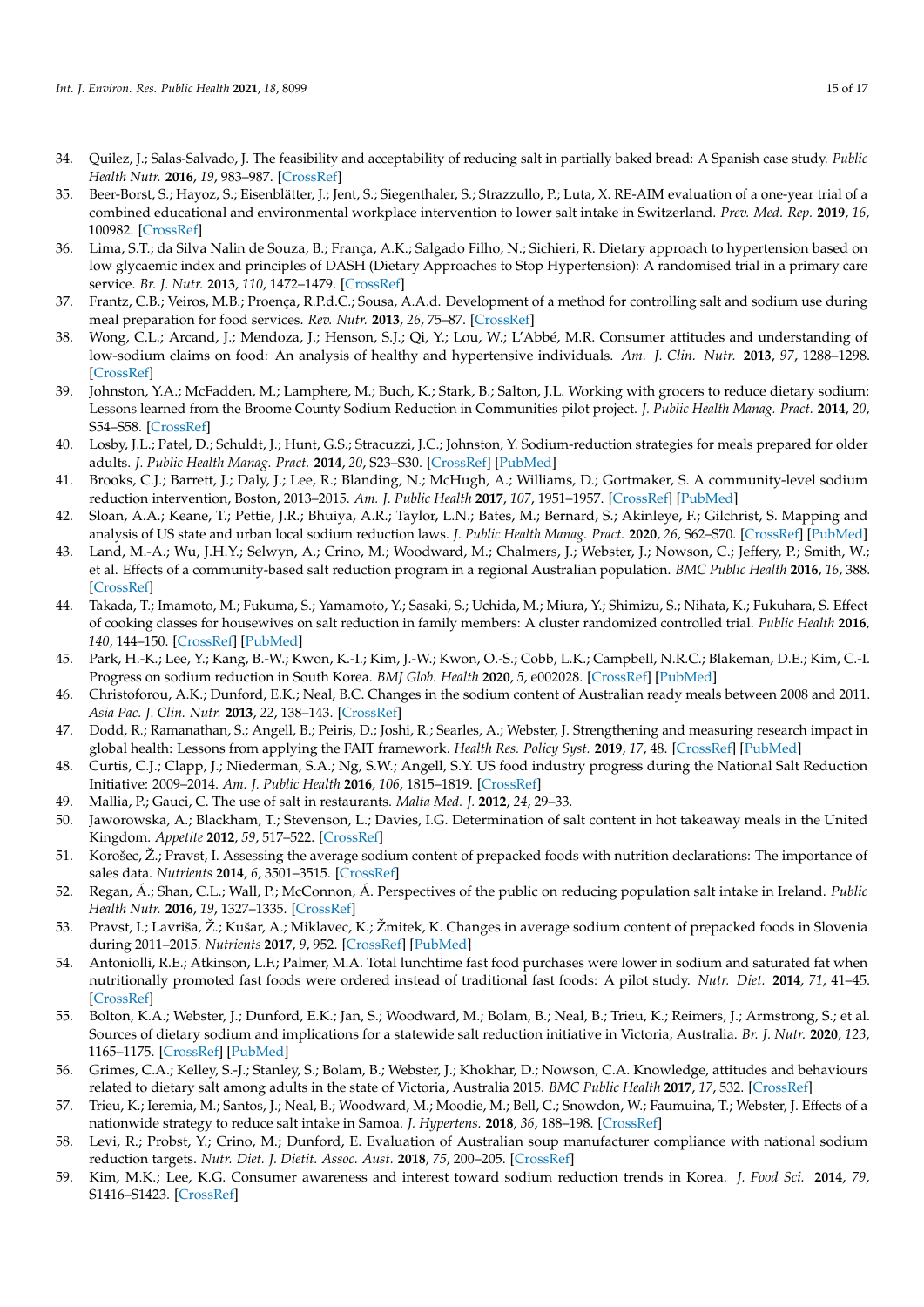- <span id="page-15-0"></span>60. Lee, J.; Park, S. Consumer attitudes, barriers, and meal satisfaction associated with sodium-reduced meal intake at worksite cafeterias. *Nutr. Res. Pract.* **2015**, *9*, 644–649. [\[CrossRef\]](http://doi.org/10.4162/nrp.2015.9.6.644) [\[PubMed\]](http://www.ncbi.nlm.nih.gov/pubmed/26634054)
- <span id="page-15-1"></span>61. Lee, J.; Park, S. Management of sodium-reduced meals at worksite cafeterias: Perceptions, practices, barriers, and needs among food service personnel. *Osong Public Health Res. Perspect.* **2016**, *7*, 119–126. [\[CrossRef\]](http://doi.org/10.1016/j.phrp.2015.12.011)
- <span id="page-15-2"></span>62. Ahn, S.-H.; Kwon, J.S.; Kim, K.; Lee, Y.; Kim, H.-K. Current status, perception and practicability of restaurant staffs related to reducing sodium use in Seongnam, Korea. *J. Nutr. Health* **2019**, *52*, 475–487. [\[CrossRef\]](http://doi.org/10.4163/jnh.2019.52.5.475)
- <span id="page-15-3"></span>63. Ma, G.X.; Shive, S.; Zhang, Y.; Aquilante, J.; Tan, Y.; Zhao, M.; Solomon, S.; Zhu, S.; Toubbeh, J.; Colby, L.; et al. Knowledge, perceptions, and behaviors related to salt use among Philadelphia Chinese take-out restaurant owners and chefs. *Health Promot. Pract.* **2014**, *15*, 638–645. [\[CrossRef\]](http://doi.org/10.1177/1524839914538816) [\[PubMed\]](http://www.ncbi.nlm.nih.gov/pubmed/24942751)
- <span id="page-15-4"></span>64. Harnack, L.J.; Cogswell, M.E.; Shikany, J.M.; Gardner, C.D.; Gillespie, C.; Loria, C.M.; Zhou, X.; Yuan, K.; Steffen, L.M. Sources of sodium in US adults from 3 geographic regions. *Circulation* **2017**, *135*, 1775–1783. [\[CrossRef\]](http://doi.org/10.1161/CIRCULATIONAHA.116.024446)
- <span id="page-15-5"></span>65. Dunford, E.K.; Poti, J.M. Simulating the impact of sodium reduction from packaged foods on population sodium intake in US adults and children. *Public Health Nutr.* **2020**, *23*, 488–495. [\[CrossRef\]](http://doi.org/10.1017/S1368980019002696)
- <span id="page-15-6"></span>66. Marakis, G.; Tsigarida, E.; Mila, S.; Panagiotakos, D.B. Knowledge, attitudes and behaviour of Greek adults towards salt consumption: A Hellenic Food Authority project. *Public Health Nutr.* **2014**, *17*, 1877–1893. [\[CrossRef\]](http://doi.org/10.1017/S1368980013002255) [\[PubMed\]](http://www.ncbi.nlm.nih.gov/pubmed/24171893)
- <span id="page-15-7"></span>67. Vanderlee, L.; Hammond, D. Does nutrition information on menus impact food choice? Comparisons across two hospital cafeterias. *Public Health Nutr.* **2014**, *17*, 1393–1402. [\[CrossRef\]](http://doi.org/10.1017/S136898001300164X)
- <span id="page-15-8"></span>68. Lacey, M.; Chandra, S.; Tzianetas, R.; Arcand, J. Evaluation of actions, barriers, and facilitators to reducing dietary sodium in health care institutions. *Food Sci. Nutr.* **2018**, *6*, 2337–2343. [\[CrossRef\]](http://doi.org/10.1002/fsn3.814) [\[PubMed\]](http://www.ncbi.nlm.nih.gov/pubmed/30510733)
- <span id="page-15-9"></span>69. Enkhtungalag, B.; Batjargal, J.; Chimedsuren, O.; Tsogzolmaa, B.; Anderson, C.S.; Webster, J. Developing a national salt reduction strategy for Mongolia. *Cardiovasc. Diagn. Ther.* **2015**, *5*, 229–237. [\[CrossRef\]](http://doi.org/10.3978/j.issn.2223-3652.2015.04.11)
- <span id="page-15-10"></span>70. Do, H.T.; Santos, J.A.; Trieu, K.; Petersen, K.; Le, M.B.; Lai, D.T.; Bauman, A.; Webster, J. Effectiveness of a Communication for Behavioral Impact (COMBI) intervention to reduce salt intake in a Vietnamese province based on estimations from spot urine samples. *J. Clin. Hypertens.* **2016**, *18*, 1135–1142. [\[CrossRef\]](http://doi.org/10.1111/jch.12884)
- <span id="page-15-11"></span>71. Nilson, E.A.F.; Spaniol, A.M.; Gonçalves, V.S.S.; Oliveira, M.L.; Campbell, N.; L'Abbé, M.; Jaime, P.C. The impact of voluntary targets on the sodium content of processed foods in Brazil, 2011–2013. *J. Clin. Hypertens.* **2017**, *19*, 939–945. [\[CrossRef\]](http://doi.org/10.1111/jch.13044)
- <span id="page-15-12"></span>72. Okuda, M.; Asakura, K.; Sasaki, S. Placing salt/soy sauce at dining tables and out-of-home behavior are related to urinary sodium excretion in Japanese secondary school students. *Nutrients* **2017**, *9*, 1290. [\[CrossRef\]](http://doi.org/10.3390/nu9121290)
- <span id="page-15-13"></span>73. Sparks, E.; Paterson, K.; Santos, J.A.; Trieu, K.; Hinge, N.; Tarivonda, L.; Snowdon, W.; Johnson, C.; Webster, J. Salt-related knowledge, attitudes, and behaviors on Efate Island, Vanuatu. *Int. J. Environ. Res. Public Health* **2019**, *16*, 1027. [\[CrossRef\]](http://doi.org/10.3390/ijerph16061027)
- <span id="page-15-14"></span>74. Arcand, J.; Blanco-Metzler, A.; Benavides Aguilar, K.; L'Abbe, M.R.; Legetic, B. Sodium levels in packaged foods sold in 14 Latin American and Caribbean countries: A food label analysis. *Nutrients* **2019**, *11*, 369. [\[CrossRef\]](http://doi.org/10.3390/nu11020369) [\[PubMed\]](http://www.ncbi.nlm.nih.gov/pubmed/30754646)
- <span id="page-15-15"></span>75. Temme, E.H.M.; Hendriksen, M.A.H.; Milder, I.E.J.; Toxopeus, I.B.; Westenbrink, S.; Brants, H.A.M.; van der A, D.L. Salt reductions in some foods in The Netherlands: Monitoring of food composition and salt intake. *Nutrients* **2017**, *9*, 791. [\[CrossRef\]](http://doi.org/10.3390/nu9070791)
- <span id="page-15-16"></span>76. Hendriksen, M.A.H.; Verkaik-Kloosterman, J.; Noort, M.W.; van Raaij, J.M.A. Nutritional impact of sodium reduction strategies on sodium intake from processed foods. *Eur. J. Clin. Nutr.* **2015**, *69*, 805–810. [\[CrossRef\]](http://doi.org/10.1038/ejcn.2015.15)
- <span id="page-15-17"></span>77. Yang, Y.X.; Gao, C.; Wang, Z.; Wang, Y.Y.; Lai, J.Q.; Ding, G.G. Introduction to guidelines for salt reduction in Chinese food industry. *Zhonghua Yu Fang Yi Xue Za Zhi* **2019**, *53*, 549–552. [\[CrossRef\]](http://doi.org/10.3760/cma.j.issn.0253-9624.2019.06.002) [\[PubMed\]](http://www.ncbi.nlm.nih.gov/pubmed/31177748)
- <span id="page-15-18"></span>78. Wang, M.; Moran, A.E.; Liu, J.; Coxson, P.G.; Penko, J.; Goldman, L.; Bibbins-Domingo, K.; Zhao, D. Projected impact of salt restriction on prevention of cardiovascular disease in China: A modeling study. *PLoS ONE* **2016**, *11*, e0146820. [\[CrossRef\]](http://doi.org/10.1371/journal.pone.0146820)
- <span id="page-15-19"></span>79. Van Buren, L.; Dötsch-Klerk, M.; Seewi, G.; Newson, R.S. Dietary impact of adding potassium chloride to foods as a sodium reduction technique. *Nutrients* **2016**, *8*, 235. [\[CrossRef\]](http://doi.org/10.3390/nu8040235)
- <span id="page-15-22"></span>80. Hendriksen, M.A.H.; Geleijnse, J.M.; van Raaij, J.M.A.; Cappuccio, F.P.; Cobiac, L.C.; Scarborough, P.; Nusselder, W.J.; Jaccard, A.; Boshuizen, H.C. Identification of differences in health impact modelling of salt reduction. *PLoS ONE* **2017**, *12*, e0186760. [\[CrossRef\]](http://doi.org/10.1371/journal.pone.0186760)
- <span id="page-15-20"></span>81. Hendriksen, M.A.H.; van Raaij, J.M.A.; Geleijnse, J.M.; Breda, J.; Boshuizen, H.C. Health gain by salt reduction in Europe: A modelling study. *PLoS ONE* **2015**, *10*, e0118873. [\[CrossRef\]](http://doi.org/10.1371/journal.pone.0118873)
- <span id="page-15-21"></span>82. Coxson, P.G.; Cook, N.R.; Joffres, M.; Hong, Y.; Orenstein, D.; Schmidt, S.M.; Bibbins-Domingo, K. Mortality benefits from US population-wide reduction in sodium consumption: Projections from 3 modeling approaches. *Hypertension* **2013**, *61*, 564–570. [\[CrossRef\]](http://doi.org/10.1161/HYPERTENSIONAHA.111.201293) [\[PubMed\]](http://www.ncbi.nlm.nih.gov/pubmed/23399718)
- <span id="page-15-23"></span>83. Mahat, D.; Isa, Z.M.; Mohd Tamil, A.; Mahmood, M.; Othman, F.; Ambak, R. The association of knowledge, attitude and practice with 24 hours urinary sodium excretion among Malay healthcare staff in Malaysia. *Int. J. Public Health* **2017**, *7*, 860–970.
- <span id="page-15-24"></span>84. Haron, H.; Hiew, I.; Shahar, S.; Michael, V.; Ambak, R. A survey on salt content labeling of the processed food available in Malaysia. *Int. J. Environ. Res. Public Health* **2020**, *17*, 2469. [\[CrossRef\]](http://doi.org/10.3390/ijerph17072469)
- <span id="page-15-25"></span>85. Kaldor, J.C.; Thow, A.M.; Schönfeldt, H. Using regulation to limit salt intake and prevent non-communicable diseases: Lessons from South Africa's experience. *Public Health Nutr.* **2019**, *22*, 1316–1325. [\[CrossRef\]](http://doi.org/10.1017/S1368980018003166) [\[PubMed\]](http://www.ncbi.nlm.nih.gov/pubmed/30587266)
- <span id="page-15-26"></span>86. Allemandi, L.; Tiscornia, M.V.; Ponce, M.; Castronuovo, L.; Dunford, E.; Schoj, V. Sodium content in processed foods in Argentina: Compliance with the national law. *Cardiovasc. Diagn. Ther.* **2015**, *5*, 197–206. [\[CrossRef\]](http://doi.org/10.3978/j.issn.2223-3652.2015.04.01) [\[PubMed\]](http://www.ncbi.nlm.nih.gov/pubmed/26090331)